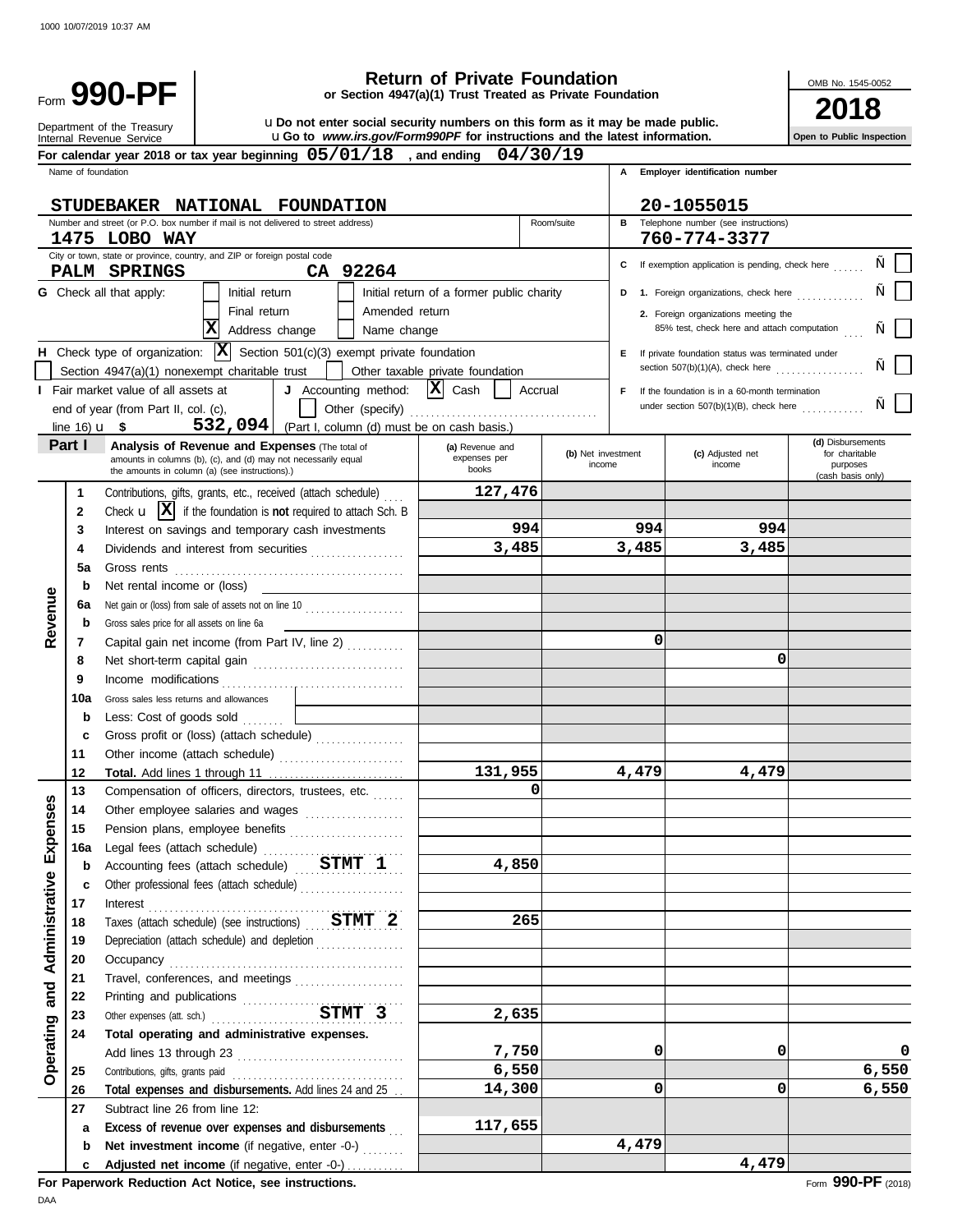|                                |          | Form 990-PF (2018) STUDEBAKER NATIONAL FOUNDATION                                                                                          | 20-1055015        |                         | Page 2                |
|--------------------------------|----------|--------------------------------------------------------------------------------------------------------------------------------------------|-------------------|-------------------------|-----------------------|
|                                | Part II  |                                                                                                                                            | Beginning of year | End of year             |                       |
|                                |          | <b>Balance Sheets</b> Attached schedules and amounts in the description column should be for end-of-year amounts only. (See instructions.) | (a) Book Value    | (b) Book Value          | (c) Fair Market Value |
|                                | 1        |                                                                                                                                            | 6,747             | 7,183                   | 7,183                 |
|                                | 2        |                                                                                                                                            | 68,174            | 69,168                  | 69,168                |
|                                | 3        | Accounts receivable <b>u</b>                                                                                                               |                   |                         |                       |
|                                |          |                                                                                                                                            |                   |                         |                       |
|                                | 4        | Pledges receivable <b>u</b>                                                                                                                |                   |                         |                       |
|                                |          |                                                                                                                                            |                   |                         |                       |
|                                | 5        | Grants receivable                                                                                                                          |                   |                         |                       |
|                                | 6        | Receivables due from officers, directors, trustees, and other                                                                              |                   |                         |                       |
|                                |          | disqualified persons (attach schedule) (see                                                                                                |                   |                         |                       |
|                                |          | instructions)                                                                                                                              |                   |                         |                       |
|                                | 7        |                                                                                                                                            |                   |                         |                       |
|                                |          |                                                                                                                                            |                   |                         |                       |
|                                | 8        |                                                                                                                                            |                   |                         |                       |
| Assets                         | 9        |                                                                                                                                            |                   |                         |                       |
|                                | 10a      | Investments - U.S. and state government obligations (attach schedule)                                                                      |                   |                         |                       |
|                                | b        | Investments - corporate stock (attach schedule)                                                                                            |                   |                         |                       |
|                                | c        | Investments - corporate bonds (attach schedule)                                                                                            |                   |                         |                       |
|                                | 11       |                                                                                                                                            |                   |                         |                       |
|                                |          |                                                                                                                                            |                   |                         |                       |
|                                | 12       |                                                                                                                                            |                   |                         |                       |
|                                | 13       | Investments - other (attach schedule)  SEE STATEMENT 4                                                                                     | 77,667            | 79,915                  | 79,915                |
|                                | 14       | Land, buildings, and equipment: basis <b>u</b>                                                                                             |                   |                         |                       |
|                                |          |                                                                                                                                            |                   |                         |                       |
|                                | 15       | Other assets (describe <b>u</b> SEE STATEMENT 5 )                                                                                          | 262,628           | 375,828                 | 375,828               |
|                                | 16       | Total assets (to be completed by all filers $-$ see the                                                                                    |                   |                         |                       |
|                                |          |                                                                                                                                            | 415,216           | 532,094                 | 532,094               |
|                                | 17       |                                                                                                                                            |                   |                         |                       |
|                                | 18       |                                                                                                                                            |                   |                         |                       |
|                                | 19       | Deferred revenue                                                                                                                           |                   |                         |                       |
| Liabilities                    | 20       | Loans from officers, directors, trustees, and other disqualified persons                                                                   |                   |                         |                       |
|                                | 21       |                                                                                                                                            |                   |                         |                       |
|                                | 22       | Other liabilities (describe u                                                                                                              |                   |                         |                       |
|                                | 23       |                                                                                                                                            | $\mathbf 0$       | 0                       |                       |
|                                |          | $\mathbf{u}$  X <br>Foundations that follow SFAS 117, check here                                                                           |                   |                         |                       |
|                                |          | and complete lines 24 through 26, and lines 30 and 31.                                                                                     |                   |                         |                       |
|                                | 24       | Unrestricted                                                                                                                               | 203,358           | 201,811                 |                       |
|                                | 25       |                                                                                                                                            | 4,225             | 9,450                   |                       |
|                                | 26       | Permanently restricted                                                                                                                     | 207,633           | 320,833                 |                       |
|                                |          | Foundations that do not follow SFAS 117, check here <i>mimimimation</i><br>$\mathbf{u}$                                                    |                   |                         |                       |
|                                |          | and complete lines 27 through 31.                                                                                                          |                   |                         |                       |
|                                | 27       | Capital stock, trust principal, or current funds                                                                                           |                   |                         |                       |
| <b>Assets or Fund Balances</b> | 28       |                                                                                                                                            |                   |                         |                       |
|                                | 29       | Retained earnings, accumulated income, endowment, or other funds                                                                           |                   |                         |                       |
|                                | 30       |                                                                                                                                            | 415,216           | 532,094                 |                       |
| <u>ə</u>                       | 31       | Total liabilities and net assets/fund balances (see                                                                                        |                   |                         |                       |
|                                |          | instructions)                                                                                                                              | 415,216           | 532,094                 |                       |
|                                | Part III | Analysis of Changes in Net Assets or Fund Balances                                                                                         |                   |                         |                       |
|                                |          | 1 Total net assets or fund balances at beginning of year - Part II, column (a), line 30 (must agree with                                   |                   |                         |                       |
|                                |          |                                                                                                                                            |                   | $\mathbf{1}$            | 415,216               |
|                                |          | 2 Enter amount from Part I, line 27a                                                                                                       |                   | $\overline{2}$          | 117,655               |
|                                |          |                                                                                                                                            |                   | 3                       |                       |
|                                |          | 4 Add lines 1, 2, and 3                                                                                                                    |                   | $\overline{\mathbf{4}}$ | 532,871               |
|                                |          |                                                                                                                                            |                   | 5                       | 777                   |
|                                |          |                                                                                                                                            |                   | 6                       | 532,094               |
|                                |          |                                                                                                                                            |                   |                         | Form 990-PF (2018)    |
|                                |          |                                                                                                                                            |                   |                         |                       |
|                                |          |                                                                                                                                            |                   |                         |                       |
| DAA                            |          |                                                                                                                                            |                   |                         |                       |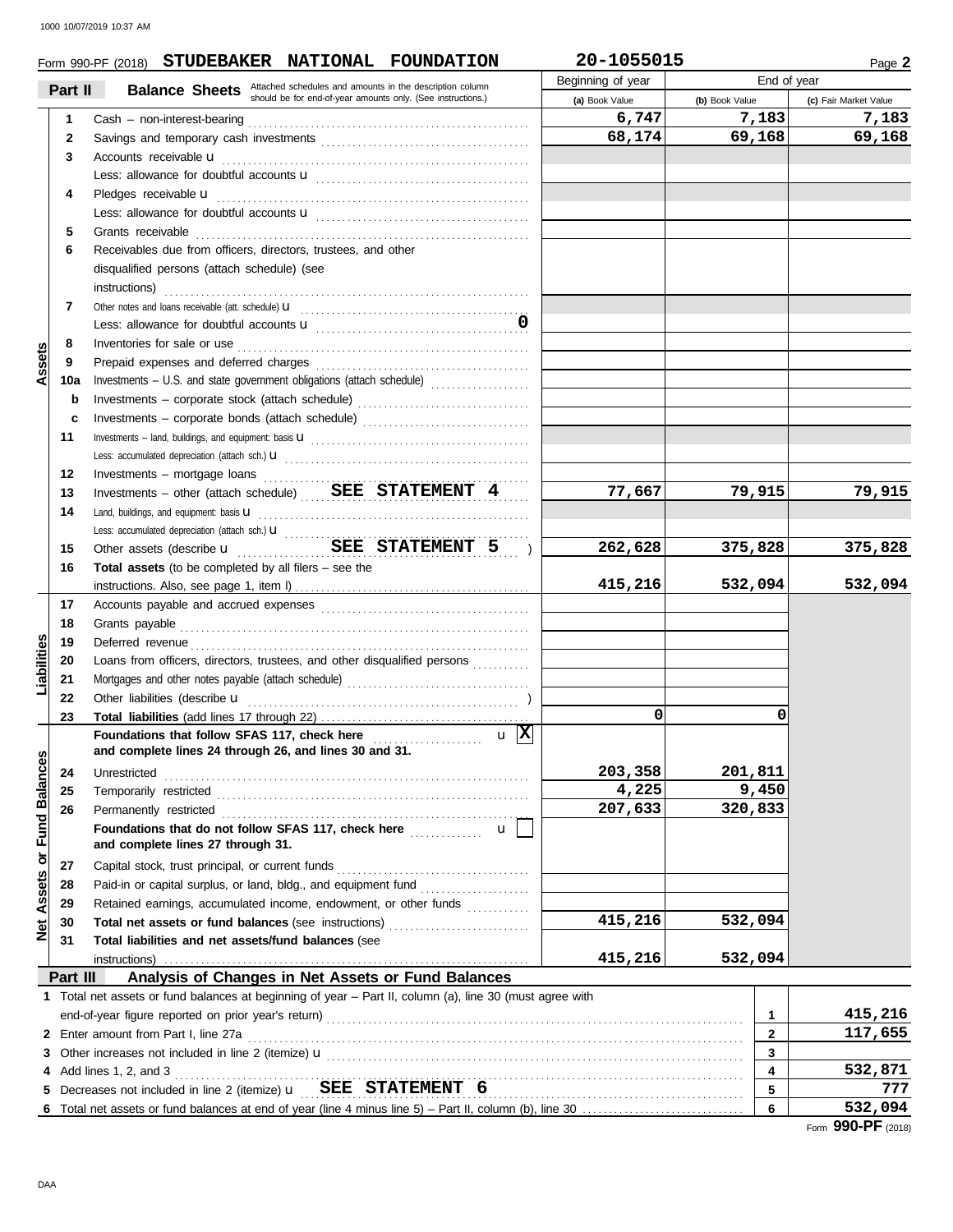| <b>Part IV</b>                                                                                                          | STUDEBAKER NATIONAL FOUNDATION<br>Capital Gains and Losses for Tax on Investment Income                                                                                                                                                                            |                                                 | 20-1055015                                            |                                                       | Page 3                                                        |
|-------------------------------------------------------------------------------------------------------------------------|--------------------------------------------------------------------------------------------------------------------------------------------------------------------------------------------------------------------------------------------------------------------|-------------------------------------------------|-------------------------------------------------------|-------------------------------------------------------|---------------------------------------------------------------|
|                                                                                                                         | (a) List and describe the kind(s) of property sold (for example, real estate,<br>2-story brick warehouse; or common stock, 200 shs. MLC Co.)                                                                                                                       |                                                 | (b) How acquired<br>$P - P$ urchase<br>$D$ – Donation | (c) Date acquired<br>(mo., day, yr.)                  | (d) Date sold<br>(mo., day, yr.)                              |
| N/A<br>1a                                                                                                               |                                                                                                                                                                                                                                                                    |                                                 |                                                       |                                                       |                                                               |
| b                                                                                                                       |                                                                                                                                                                                                                                                                    |                                                 |                                                       |                                                       |                                                               |
| c                                                                                                                       |                                                                                                                                                                                                                                                                    |                                                 |                                                       |                                                       |                                                               |
| d                                                                                                                       |                                                                                                                                                                                                                                                                    |                                                 |                                                       |                                                       |                                                               |
| е                                                                                                                       |                                                                                                                                                                                                                                                                    |                                                 |                                                       |                                                       |                                                               |
| (e) Gross sales price                                                                                                   | (f) Depreciation allowed<br>(or allowable)                                                                                                                                                                                                                         | (g) Cost or other basis<br>plus expense of sale |                                                       | (h) Gain or (loss)<br>$((e)$ plus $(f)$ minus $(g)$ ) |                                                               |
| а                                                                                                                       |                                                                                                                                                                                                                                                                    |                                                 |                                                       |                                                       |                                                               |
| b                                                                                                                       |                                                                                                                                                                                                                                                                    |                                                 |                                                       |                                                       |                                                               |
| c                                                                                                                       |                                                                                                                                                                                                                                                                    |                                                 |                                                       |                                                       |                                                               |
| d                                                                                                                       |                                                                                                                                                                                                                                                                    |                                                 |                                                       |                                                       |                                                               |
| е                                                                                                                       |                                                                                                                                                                                                                                                                    |                                                 |                                                       |                                                       |                                                               |
|                                                                                                                         | Complete only for assets showing gain in column (h) and owned by the foundation on 12/31/69.                                                                                                                                                                       |                                                 |                                                       | (I) Gains (Col. (h) gain minus                        |                                                               |
| (i) FMV as of $12/31/69$                                                                                                | (j) Adjusted basis<br>as of 12/31/69                                                                                                                                                                                                                               |                                                 | (k) Excess of col. (i)<br>over col. (j), if any       |                                                       | col. (k), but not less than -0-) or<br>Losses (from col. (h)) |
| а                                                                                                                       |                                                                                                                                                                                                                                                                    |                                                 |                                                       |                                                       |                                                               |
| b                                                                                                                       |                                                                                                                                                                                                                                                                    |                                                 |                                                       |                                                       |                                                               |
| c                                                                                                                       |                                                                                                                                                                                                                                                                    |                                                 |                                                       |                                                       |                                                               |
| d                                                                                                                       |                                                                                                                                                                                                                                                                    |                                                 |                                                       |                                                       |                                                               |
|                                                                                                                         |                                                                                                                                                                                                                                                                    |                                                 |                                                       |                                                       |                                                               |
|                                                                                                                         |                                                                                                                                                                                                                                                                    |                                                 |                                                       |                                                       |                                                               |
|                                                                                                                         | If gain, also enter in Part I, line 7<br>If (loss), enter -0- in Part I, line 7<br>3 Net short-term capital gain or (loss) as defined in sections 1222(5) and (6):<br>If gain, also enter in Part I, line 8, column (c). See instructions. If (loss), enter -0- in |                                                 |                                                       | 2                                                     |                                                               |
|                                                                                                                         |                                                                                                                                                                                                                                                                    |                                                 |                                                       | 3                                                     |                                                               |
|                                                                                                                         | Qualification Under Section 4940(e) for Reduced Tax on Net Investment Income                                                                                                                                                                                       |                                                 |                                                       |                                                       |                                                               |
|                                                                                                                         | (For optional use by domestic private foundations subject to the section 4940(a) tax on net investment income.)                                                                                                                                                    |                                                 |                                                       |                                                       |                                                               |
| е<br>2 Capital gain net income or (net capital loss)<br>Part V<br>If section 4940(d)(2) applies, leave this part blank. | Was the foundation liable for the section 4942 tax on the distributable amount of any year in the base period?                                                                                                                                                     |                                                 |                                                       |                                                       | Yes $ \mathbf{X} $<br><b>No</b>                               |
|                                                                                                                         | If "Yes," the foundation doesn't qualify under section 4940(e). Do not complete this part.                                                                                                                                                                         |                                                 |                                                       |                                                       |                                                               |
|                                                                                                                         | 1 Enter the appropriate amount in each column for each year; see the instructions before making any entries.                                                                                                                                                       |                                                 |                                                       |                                                       |                                                               |
| (a)<br>Base period years<br>Calendar year (or tax year beginning in)                                                    | (b)<br>Adjusted qualifying distributions                                                                                                                                                                                                                           |                                                 | (c)<br>Net value of noncharitable-use assets          |                                                       | (d)<br>Distribution ratio<br>(col. (b) divided by col. (c))   |
| 2017                                                                                                                    |                                                                                                                                                                                                                                                                    | 9,766                                           |                                                       |                                                       |                                                               |
| 2016                                                                                                                    |                                                                                                                                                                                                                                                                    | 7,558                                           |                                                       |                                                       |                                                               |
| 2015                                                                                                                    |                                                                                                                                                                                                                                                                    | 11,184                                          |                                                       |                                                       |                                                               |
| 2014                                                                                                                    |                                                                                                                                                                                                                                                                    | 7,300                                           |                                                       |                                                       |                                                               |

| 8 Enter qualifying distributions from Part XII, line 4                                                                               |  |
|--------------------------------------------------------------------------------------------------------------------------------------|--|
| If line 8 is equal to or greater than line 7, check the box in Part VI, line 1b, and complete that part using a 1% tax rate. See the |  |
| Part VI instructions.                                                                                                                |  |

**4 4** Enter the net value of noncharitable-use assets for 2018 from Part X, line 5 . . . . . . . . . . . . . . . . . . . . . . . . . . . . . . . . . . . . . . . . . . . . . .

the number of years the foundation has been in existence if less than 5 years . . . . . . . . . . . . . . . . . . . . . . . . . . . . . . . . . . . . . . . . . . . .

**5 5** Multiply line 4 by line 3 . . . . . . . . . . . . . . . . . . . . . . . . . . . . . . . . . . . . . . . . . . . . . . . . . . . . . . . . . . . . . . . . . . . . . . . . . . . . . . . . . . . . . . . . . . . . . . . . . . . .

**6 6** Enter 1% of net investment income (1% of Part I, line 27b) . . . . . . . . . . . . . . . . . . . . . . . . . . . . . . . . . . . . . . . . . . . . . . . . . . . . . . . . . . . . . . .

**7 7** Add lines 5 and 6 . . . . . . . . . . . . . . . . . . . . . . . . . . . . . . . . . . . . . . . . . . . . . . . . . . . . . . . . . . . . . . . . . . . . . . . . . . . . . . . . . . . . . . . . . . . . . . . . . . . . . . . . .

**0**

**45**

**45**

**6,550**

**3**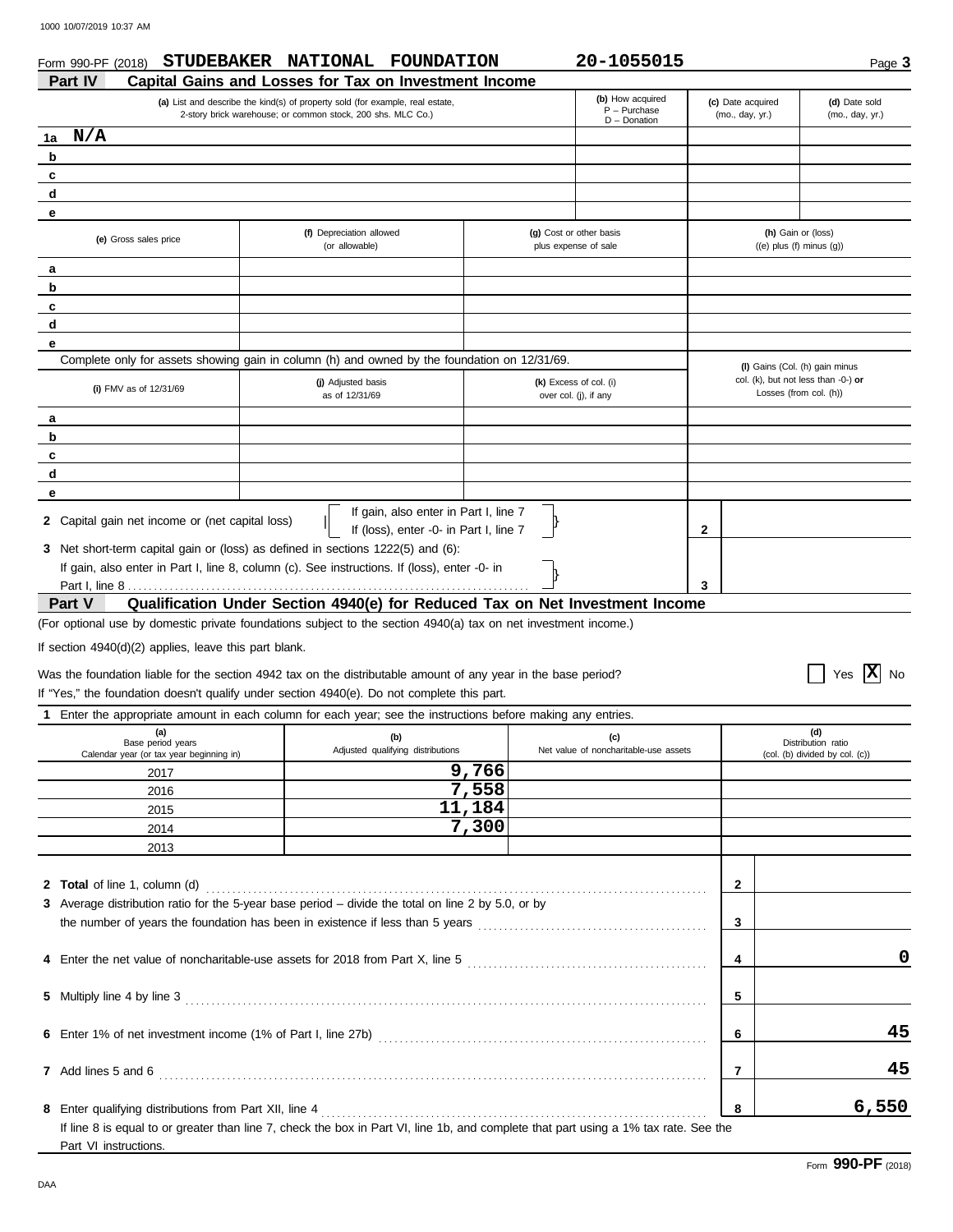1000 10/07/2019 10:37 AM

|    | 20-1055015<br>Form 990-PF (2018) STUDEBAKER NATIONAL FOUNDATION                                                                                                                                                                |                         |                |             | Page 4          |
|----|--------------------------------------------------------------------------------------------------------------------------------------------------------------------------------------------------------------------------------|-------------------------|----------------|-------------|-----------------|
|    | Part VI<br>Excise Tax Based on Investment Income (Section 4940(a), 4940(b), 4940(e), or 4948 - see instructions)                                                                                                               |                         |                |             |                 |
|    | and enter "N/A" on line 1.<br>1a Exempt operating foundations described in section 4940(d)(2), check here <b>u</b>                                                                                                             |                         |                |             |                 |
|    |                                                                                                                                                                                                                                |                         |                |             |                 |
| b  | Domestic foundations that meet the section 4940(e) requirements in Part V, check                                                                                                                                               | $\mathbf{1}$            |                |             | 45              |
|    |                                                                                                                                                                                                                                |                         |                |             |                 |
| c  | All other domestic foundations enter 2% of line 27b. Exempt foreign organizations, enter 4% of                                                                                                                                 |                         |                |             |                 |
|    | Part I, line 12, col. (b).                                                                                                                                                                                                     |                         |                |             |                 |
| 2  | Tax under section 511 (domestic section 4947(a)(1) trusts and taxable foundations only; others, enter -0-)                                                                                                                     | $\mathbf{2}$            |                |             | 0               |
| 3  | Add lines 1 and 2                                                                                                                                                                                                              | 3                       |                |             | $\overline{45}$ |
| 4  | Subtitle A (income) tax (domestic section $4947(a)(1)$ trusts and taxable foundations only; others, enter -0-) $(1, 2, 3, 3, 4)$                                                                                               | $\overline{\mathbf{4}}$ |                |             | $\mathbf 0$     |
| 5  | Tax based on investment income. Subtract line 4 from line 3. If zero or less, enter -0-                                                                                                                                        | 5                       |                |             | $\overline{45}$ |
| 6  | Credits/Payments:                                                                                                                                                                                                              |                         |                |             |                 |
| a  | 6a                                                                                                                                                                                                                             |                         |                |             |                 |
| b  | 6b                                                                                                                                                                                                                             |                         |                |             |                 |
| c  | 6с                                                                                                                                                                                                                             |                         |                |             |                 |
| d  | 6d                                                                                                                                                                                                                             |                         |                |             |                 |
| 7  |                                                                                                                                                                                                                                | $\overline{7}$          |                |             |                 |
| 8  | Enter any penalty for underpayment of estimated tax. Check here     if Form 2220 is attached                                                                                                                                   | 8                       |                |             |                 |
| 9  | Tax due. If the total of lines 5 and 8 is more than line 7, enter amount owed <i></i><br>u                                                                                                                                     | 9                       |                |             | 45              |
| 10 | Overpayment. If line 7 is more than the total of lines 5 and 8, enter the amount overpaid<br>$\mathbf{u}$                                                                                                                      | 10                      |                |             |                 |
| 11 | Enter the amount of line 10 to be: Credited to 2019 estimated tax u<br>Refunded u                                                                                                                                              | 11                      |                |             |                 |
|    | <b>Statements Regarding Activities</b><br>Part VII-A                                                                                                                                                                           |                         |                |             |                 |
| 1а | During the tax year, did the foundation attempt to influence any national, state, or local legislation or did it                                                                                                               |                         |                | Yes         | No              |
|    | participate or intervene in any political campaign?                                                                                                                                                                            |                         | 1a             |             | x               |
| b  | Did it spend more than \$100 during the year (either directly or indirectly) for political purposes? See the                                                                                                                   |                         |                |             |                 |
|    | instructions for the definition                                                                                                                                                                                                |                         | 1b             |             | X               |
|    | If the answer is "Yes" to 1a or 1b, attach a detailed description of the activities and copies of any materials                                                                                                                |                         |                |             |                 |
|    | published or distributed by the foundation in connection with the activities.                                                                                                                                                  |                         |                |             |                 |
| c  |                                                                                                                                                                                                                                |                         | 1c             |             | x               |
| d  | Enter the amount (if any) of tax on political expenditures (section 4955) imposed during the year:                                                                                                                             |                         |                |             |                 |
|    | (1) On the foundation. $\mathbf{u} = \begin{bmatrix} 0 \\ 1 \end{bmatrix}$ On foundation managers. $\mathbf{u} = \begin{bmatrix} 1 \\ 2 \end{bmatrix}$                                                                         |                         |                |             |                 |
| е  | Enter the reimbursement (if any) paid by the foundation during the year for political expenditure tax imposed                                                                                                                  |                         |                |             |                 |
|    | on foundation managers. <b>u</b> \$                                                                                                                                                                                            |                         |                |             |                 |
| 2  |                                                                                                                                                                                                                                |                         | $\mathbf{2}$   |             | x               |
|    | If "Yes," attach a detailed description of the activities.                                                                                                                                                                     |                         |                |             |                 |
|    | Has the foundation made any changes, not previously reported to the IRS, in its governing instrument, articles of                                                                                                              |                         |                |             |                 |
|    |                                                                                                                                                                                                                                |                         | 3              | X           |                 |
|    |                                                                                                                                                                                                                                |                         | 4a             |             | X               |
| 4a |                                                                                                                                                                                                                                |                         |                |             |                 |
| b  |                                                                                                                                                                                                                                |                         | 4b<br>5        |             | x               |
| 5  |                                                                                                                                                                                                                                |                         |                |             |                 |
|    | If "Yes," attach the statement required by General Instruction T.                                                                                                                                                              |                         |                |             |                 |
| 6  | Are the requirements of section 508(e) (relating to sections 4941 through 4945) satisfied either:                                                                                                                              |                         |                |             |                 |
|    | • By language in the governing instrument, or                                                                                                                                                                                  |                         |                |             |                 |
|    | • By state legislation that effectively amends the governing instrument so that no mandatory directions that                                                                                                                   |                         |                |             |                 |
|    | conflict with the state law remain in the governing instrument?                                                                                                                                                                |                         | 6              | $\mathbf x$ |                 |
| 7  | Did the foundation have at least \$5,000 in assets at any time during the year? If "Yes," complete Part II, col. (c), and Part XV                                                                                              |                         | $\overline{7}$ | X           |                 |
| 8а | Enter the states to which the foundation reports or with which it is registered. See instructions. u<br><b>NONE</b>                                                                                                            |                         |                |             |                 |
| b  | If the answer is "Yes" to line 7, has the foundation furnished a copy of Form 990-PF to the Attorney General                                                                                                                   |                         |                |             |                 |
|    |                                                                                                                                                                                                                                |                         | 8b             | $\mathbf x$ |                 |
| 9  | Is the foundation claiming status as a private operating foundation within the meaning of section 4942(j)(3) or                                                                                                                |                         |                |             |                 |
|    | 4942(j)(5) for calendar year 2018 or the taxable year beginning in 2018? See instructions for Part XIV. If "Yes,"                                                                                                              |                         |                |             |                 |
|    | complete Part XIV encourance and contact the complete Part XIV encourance and complete Part XIV encourance and contact the contact of the contact of the contact of the contact of the contact of the contact of the contact o |                         | 9              |             | x               |
| 10 | Did any persons become substantial contributors during the tax year? If "Yes," attach a schedule listing their                                                                                                                 |                         |                |             |                 |
|    |                                                                                                                                                                                                                                |                         | 10             |             | x               |
|    |                                                                                                                                                                                                                                |                         |                |             |                 |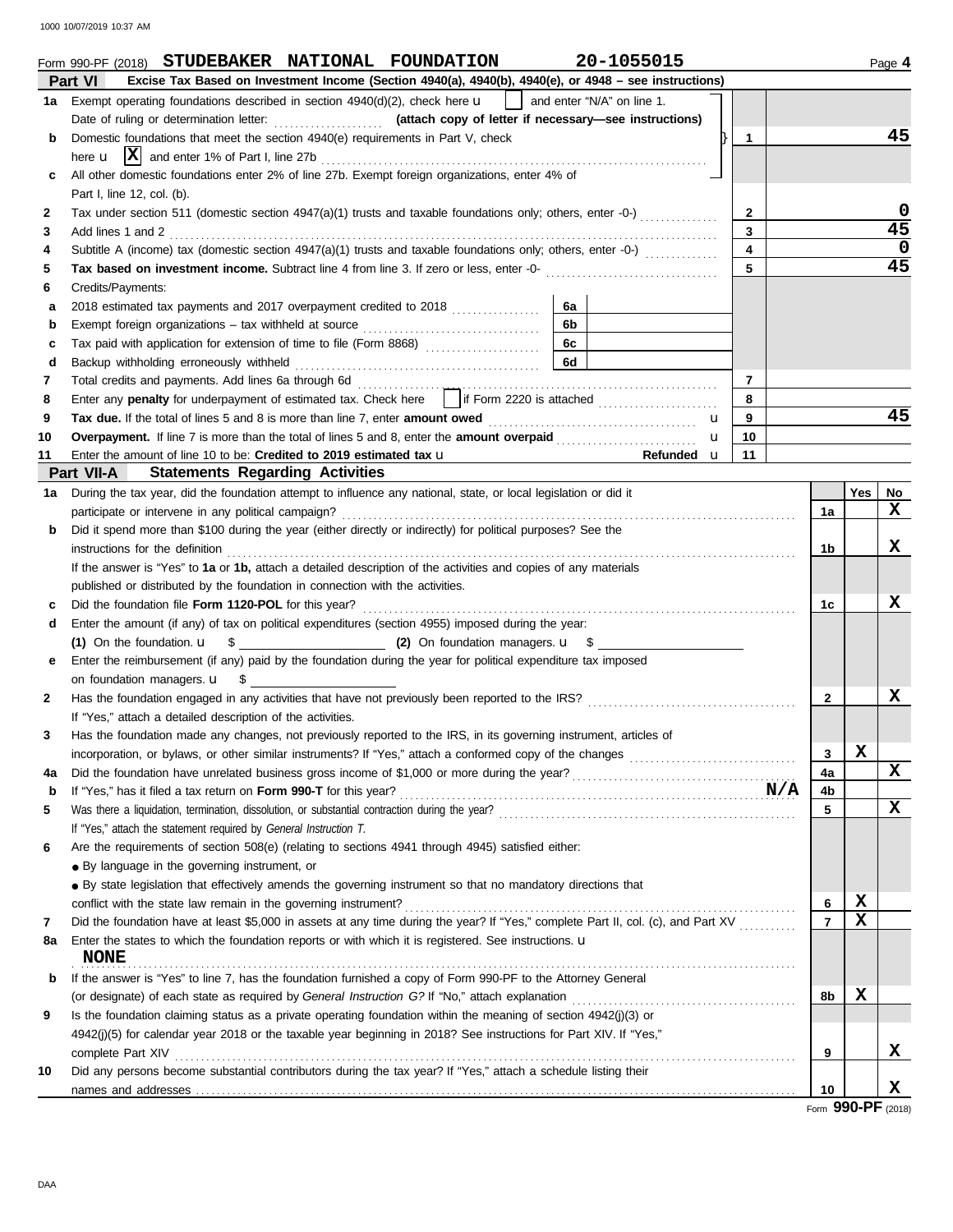1000 10/07/2019 10:37 AM

|    | 20-1055015<br>Form 990-PF (2018) STUDEBAKER NATIONAL FOUNDATION                                                                                                                                                                                                                                                                                                                                                    |         |             | Page 5 |
|----|--------------------------------------------------------------------------------------------------------------------------------------------------------------------------------------------------------------------------------------------------------------------------------------------------------------------------------------------------------------------------------------------------------------------|---------|-------------|--------|
|    | Part VII-A<br><b>Statements Regarding Activities (continued)</b>                                                                                                                                                                                                                                                                                                                                                   |         |             |        |
|    |                                                                                                                                                                                                                                                                                                                                                                                                                    |         | <b>Yes</b>  | No     |
| 11 | At any time during the year, did the foundation, directly or indirectly, own a controlled entity within the                                                                                                                                                                                                                                                                                                        |         |             |        |
|    | meaning of section 512(b)(13)? If "Yes," attach schedule. See instructions                                                                                                                                                                                                                                                                                                                                         | 11      |             | X      |
| 12 | Did the foundation make a distribution to a donor advised fund over which the foundation or a disqualified                                                                                                                                                                                                                                                                                                         |         |             |        |
|    | person had advisory privileges? If "Yes," attach statement. See instructions                                                                                                                                                                                                                                                                                                                                       | $12 \,$ |             | X      |
| 13 |                                                                                                                                                                                                                                                                                                                                                                                                                    | 13      | $\mathbf x$ |        |
|    | Website address <b>u</b> WWW.STUDEBAKERNATIONALFOUNDATION.ORG                                                                                                                                                                                                                                                                                                                                                      |         |             |        |
| 14 | Telephone no. u 602-300-5313<br>The books are in care of <b>u</b> BRIAN MILLETTE                                                                                                                                                                                                                                                                                                                                   |         |             |        |
|    | 41633 N EMERALD LAKE DRIVE                                                                                                                                                                                                                                                                                                                                                                                         |         |             |        |
|    | $\overline{1}$ $\overline{1}$ $\overline{2}$ $\overline{1}$ $\overline{1}$ $\overline{1}$ $\overline{2}$ $\overline{1}$ $\overline{2}$ $\overline{1}$ $\overline{1}$ $\overline{1}$ $\overline{1}$ $\overline{2}$ $\overline{1}$ $\overline{2}$ $\overline{1}$ $\overline{1}$ $\overline{1}$ $\overline{1}$ $\overline{2}$ $\overline{1}$ $\overline{2}$ $\overline{1}$ $\overline{$<br>Located at <b>u ANTHEM</b> |         |             |        |
| 15 |                                                                                                                                                                                                                                                                                                                                                                                                                    |         |             | u      |
|    |                                                                                                                                                                                                                                                                                                                                                                                                                    |         |             |        |
| 16 | At any time during calendar year 2018, did the foundation have an interest in or a signature or other authority                                                                                                                                                                                                                                                                                                    |         | <b>Yes</b>  | No     |
|    | over a bank, securities, or other financial account in a foreign country?                                                                                                                                                                                                                                                                                                                                          | 16      |             | x      |
|    | See the instructions for exceptions and filing requirements for FinCEN Form 114. If "Yes," enter the name of                                                                                                                                                                                                                                                                                                       |         |             |        |
|    | the foreign country $\mathbf u$                                                                                                                                                                                                                                                                                                                                                                                    |         |             |        |
|    | Part VII-B<br>Statements Regarding Activities for Which Form 4720 May Be Required                                                                                                                                                                                                                                                                                                                                  |         |             |        |
|    | File Form 4720 if any item is checked in the "Yes" column, unless an exception applies.                                                                                                                                                                                                                                                                                                                            |         | Yes         | No     |
| 1a | During the year, did the foundation (either directly or indirectly):                                                                                                                                                                                                                                                                                                                                               |         |             |        |
|    | x <br><b>Yes</b><br>(1) Engage in the sale or exchange, or leasing of property with a disqualified person?<br>No                                                                                                                                                                                                                                                                                                   |         |             |        |
|    | (2) Borrow money from, lend money to, or otherwise extend credit to (or accept it from) a                                                                                                                                                                                                                                                                                                                          |         |             |        |
|    | x<br>Yes<br>No<br>disqualified person?                                                                                                                                                                                                                                                                                                                                                                             |         |             |        |
|    | X<br>Yes<br>No                                                                                                                                                                                                                                                                                                                                                                                                     |         |             |        |
|    | Ιx<br>Yes<br>(4) Pay compensation to, or pay or reimburse the expenses of, a disqualified person?<br>No                                                                                                                                                                                                                                                                                                            |         |             |        |
|    | (5) Transfer any income or assets to a disqualified person (or make any of either available for                                                                                                                                                                                                                                                                                                                    |         |             |        |
|    | x <br>Yes<br>No<br>the benefit or use of a disqualified person)?                                                                                                                                                                                                                                                                                                                                                   |         |             |        |
|    | (6) Agree to pay money or property to a government official? (Exception. Check "No" if the                                                                                                                                                                                                                                                                                                                         |         |             |        |
|    | foundation agreed to make a grant to or to employ the official for a period after                                                                                                                                                                                                                                                                                                                                  |         |             |        |
|    | x <br><b>Yes</b><br>No<br>termination of government service, if terminating within 90 days.)                                                                                                                                                                                                                                                                                                                       |         |             |        |
| b  | If any answer is "Yes" to $1a(1)$ –(6), did any of the acts fail to qualify under the exceptions described in Regulations                                                                                                                                                                                                                                                                                          |         |             |        |
|    | N/A                                                                                                                                                                                                                                                                                                                                                                                                                | 1b      |             |        |
|    | $\mathbf{u}$                                                                                                                                                                                                                                                                                                                                                                                                       |         |             |        |
|    | Did the foundation engage in a prior year in any of the acts described in 1a, other than excepted acts, that                                                                                                                                                                                                                                                                                                       |         |             |        |
|    | N/A                                                                                                                                                                                                                                                                                                                                                                                                                | 1c      |             |        |
| 2  | Taxes on failure to distribute income (section 4942) (does not apply for years the foundation was a private                                                                                                                                                                                                                                                                                                        |         |             |        |
|    | operating foundation defined in section 4942(j)(3) or 4942(j)(5)):                                                                                                                                                                                                                                                                                                                                                 |         |             |        |
| а  | At the end of tax year 2018, did the foundation have any undistributed income (lines 6d and                                                                                                                                                                                                                                                                                                                        |         |             |        |
|    | X <br><b>Yes</b><br>6e, Part XIII) for tax year(s) beginning before 2018?<br>No                                                                                                                                                                                                                                                                                                                                    |         |             |        |
|    | If "Yes," list the years $\mathbf{u}$ 20 , 20 , 20 , 20                                                                                                                                                                                                                                                                                                                                                            |         |             |        |
| b  | Are there any years listed in 2a for which the foundation is not applying the provisions of section 4942(a)(2)                                                                                                                                                                                                                                                                                                     |         |             |        |
|    | (relating to incorrect valuation of assets) to the year's undistributed income? (If applying section 4942(a)(2) to                                                                                                                                                                                                                                                                                                 |         |             |        |
|    | N/A<br>all years listed, answer "No" and attach statement – see instructions.)                                                                                                                                                                                                                                                                                                                                     | 2b      |             |        |
| c  | If the provisions of section 4942(a)(2) are being applied to any of the years listed in 2a, list the years here.                                                                                                                                                                                                                                                                                                   |         |             |        |
|    |                                                                                                                                                                                                                                                                                                                                                                                                                    |         |             |        |
| За | Did the foundation hold more than a 2% direct or indirect interest in any business enterprise                                                                                                                                                                                                                                                                                                                      |         |             |        |
|    | $ X $ No<br><b>Yes</b><br>at any time during the year?                                                                                                                                                                                                                                                                                                                                                             |         |             |        |
| b  | If "Yes," did it have excess business holdings in 2018 as a result of (1) any purchase by the foundation or                                                                                                                                                                                                                                                                                                        |         |             |        |
|    | disqualified persons after May 26, 1969; (2) the lapse of the 5-year period (or longer period approved by the                                                                                                                                                                                                                                                                                                      |         |             |        |
|    | Commissioner under section 4943(c)(7)) to dispose of holdings acquired by gift or bequest; or (3) the lapse of                                                                                                                                                                                                                                                                                                     |         |             |        |
|    | the 10-, 15-, or 20-year first phase holding period? (Use Schedule C, Form 4720, to determine if the                                                                                                                                                                                                                                                                                                               |         |             |        |
|    | N/A<br>foundation had excess business holdings in 2018.)                                                                                                                                                                                                                                                                                                                                                           | 3b      |             |        |
| 4a | Did the foundation invest during the year any amount in a manner that would jeopardize its charitable purposes?                                                                                                                                                                                                                                                                                                    | 4a      |             | X      |
| b  | Did the foundation make any investment in a prior year (but after December 31, 1969) that could jeopardize its                                                                                                                                                                                                                                                                                                     |         |             |        |
|    | charitable purpose that had not been removed from jeopardy before the first day of the tax year beginning in 2018?                                                                                                                                                                                                                                                                                                 | 4b      |             | x      |
|    |                                                                                                                                                                                                                                                                                                                                                                                                                    |         |             |        |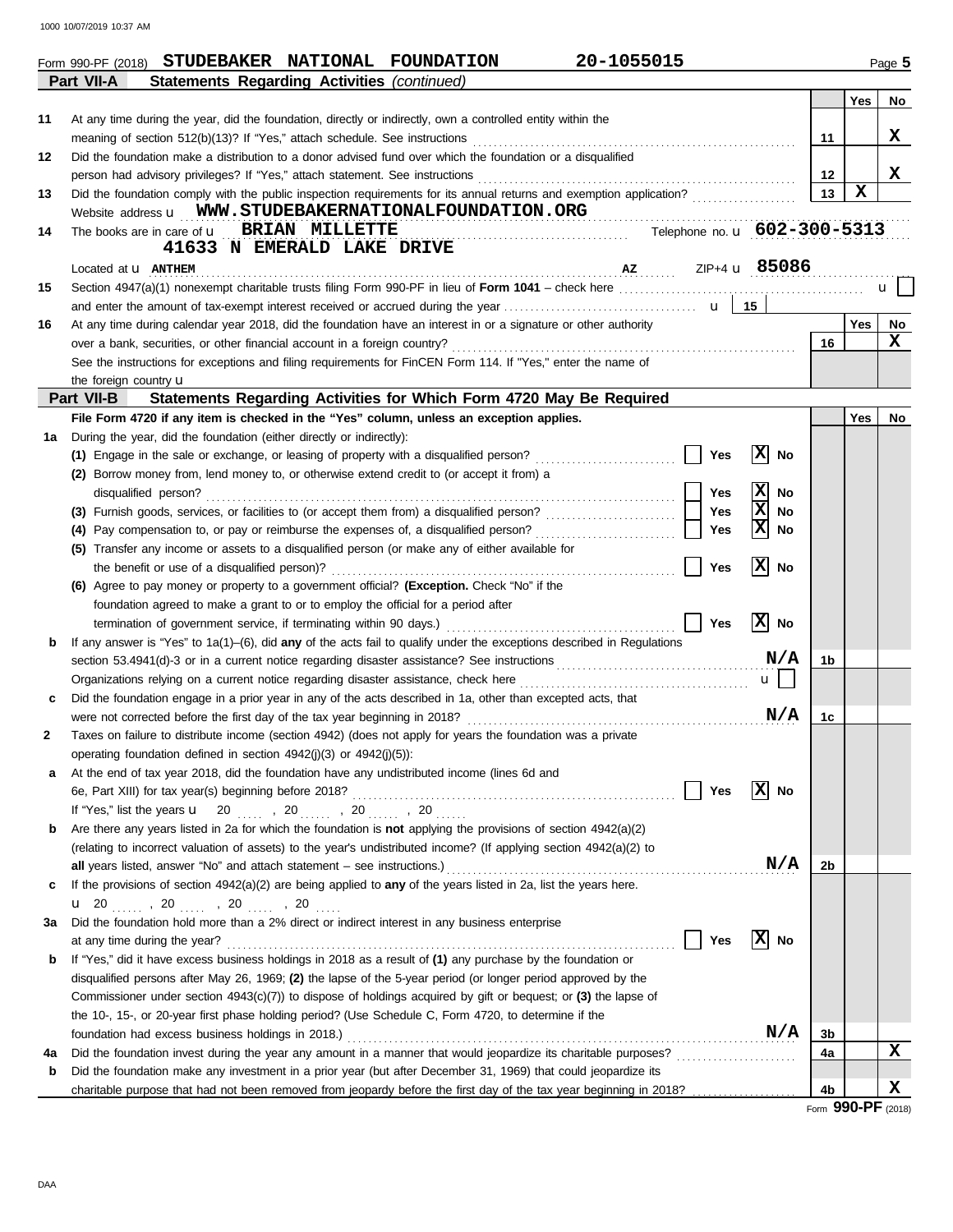|    | 20-1055015<br>STUDEBAKER NATIONAL FOUNDATION<br>Form 990-PF (2018)                                                    |            |                               |                |            | Page 6    |
|----|-----------------------------------------------------------------------------------------------------------------------|------------|-------------------------------|----------------|------------|-----------|
|    | Statements Regarding Activities for Which Form 4720 May Be Required (continued)<br>Part VII-B                         |            |                               |                |            |           |
| 5а | During the year did the foundation pay or incur any amount to:                                                        |            |                               |                | <b>Yes</b> | <b>No</b> |
|    | (1) Carry on propaganda, or otherwise attempt to influence legislation (section 4945(e))?                             | <b>Yes</b> | x <br>No                      |                |            |           |
|    | Influence the outcome of any specific public election (see section 4955); or to carry on,<br>(2)                      |            |                               |                |            |           |
|    | directly or indirectly, any voter registration drive?                                                                 | Yes        | $ \mathbf{x} $<br><b>No</b>   |                |            |           |
|    | (3) Provide a grant to an individual for travel, study, or other similar purposes?                                    | <b>Yes</b> | $\overline{\mathbf{x}}$<br>No |                |            |           |
|    | Provide a grant to an organization other than a charitable, etc., organization described in<br>(4)                    |            |                               |                |            |           |
|    | section $4945(d)(4)(A)?$ See instructions                                                                             | <b>Yes</b> | Ιx<br>No                      |                |            |           |
|    | (5) Provide for any purpose other than religious, charitable, scientific, literary, or educational                    |            |                               |                |            |           |
|    | purposes, or for the prevention of cruelty to children or animals?                                                    | Yes        | x <br>No                      |                |            |           |
| b  | If any answer is "Yes" to $5a(1)$ -(5), did any of the transactions fail to qualify under the exceptions described in |            |                               |                |            |           |
|    | Regulations section 53.4945 or in a current notice regarding disaster assistance? See instructions                    |            | N/A                           | 5 <sub>b</sub> |            |           |
|    | Organizations relying on a current notice regarding disaster assistance, check here                                   |            | $\mathbf{u}$                  |                |            |           |
|    | If the answer is "Yes" to question $5a(4)$ , does the foundation claim exemption from the tax                         |            |                               |                |            |           |
|    | because it maintained expenditure responsibility for the grant? $N/A$                                                 | <b>Yes</b> | No                            |                |            |           |
|    | If "Yes," attach the statement required by Regulations section 53.4945-5(d).                                          |            |                               |                |            |           |
| 6a | Did the foundation, during the year, receive any funds, directly or indirectly, to pay premiums                       |            |                               |                |            |           |
|    | on a personal benefit contract?                                                                                       | Yes        | x <br><b>No</b>               |                |            |           |
| b  |                                                                                                                       |            |                               | 6b             |            | x         |
|    | If "Yes" to 6b, file Form 8870.                                                                                       |            |                               |                |            |           |
| 7a | At any time during the tax year, was the foundation a party to a prohibited tax shelter transaction?                  | Yes        | X No                          |                |            |           |
| b  | If "Yes," did the foundation receive any proceeds or have any net income attributable to the transaction?             |            | .N/A                          | 7b             |            |           |
| 8  | Is the foundation subject to the section 4960 tax on payment(s) of more than \$1,000,000 in                           |            |                               |                |            |           |
|    |                                                                                                                       | Yes        | $ X $ No                      |                |            |           |
|    | Information About Officers, Directors, Trustees, Foundation Managers, Highly Paid Employees,<br>Part VIII             |            |                               |                |            |           |
|    | and Contractors                                                                                                       |            |                               |                |            |           |
|    | 1 List all officers, directors, trustees, and foundation managers and their compensation. See instructions.           |            |                               |                |            |           |

| (a) Name and address | (b) Title, and average<br>hours per week<br>devoted to position | (c) Compensation<br>(If not paid,<br>enter -0-) | (d) Contributions to<br>employee benefit<br>plans and deferred<br>compensation | (e) Expense account,<br>other allowances |
|----------------------|-----------------------------------------------------------------|-------------------------------------------------|--------------------------------------------------------------------------------|------------------------------------------|
| SEE STATEMENT 7      |                                                                 |                                                 |                                                                                |                                          |
|                      |                                                                 |                                                 |                                                                                |                                          |
|                      |                                                                 |                                                 |                                                                                |                                          |
|                      |                                                                 |                                                 |                                                                                |                                          |

### **"NONE." 2 Compensation of five highest-paid employees (other than those included on line 1 – see instructions). If none, enter**

|                                                               |                                                                 |                  |                                                                                | Form 990-PF (2018)                       |
|---------------------------------------------------------------|-----------------------------------------------------------------|------------------|--------------------------------------------------------------------------------|------------------------------------------|
| Total number of other employees paid over \$50,000            |                                                                 |                  |                                                                                |                                          |
|                                                               |                                                                 |                  |                                                                                |                                          |
|                                                               |                                                                 |                  |                                                                                |                                          |
|                                                               |                                                                 |                  |                                                                                |                                          |
|                                                               |                                                                 |                  |                                                                                |                                          |
| <b>NONE</b>                                                   |                                                                 |                  |                                                                                |                                          |
| (a) Name and address of each employee paid more than \$50,000 | (b) Title, and average<br>hours per week<br>devoted to position | (c) Compensation | (d) Contributions to<br>employee benefit<br>plans and deferred<br>compensation | (e) Expense account,<br>other allowances |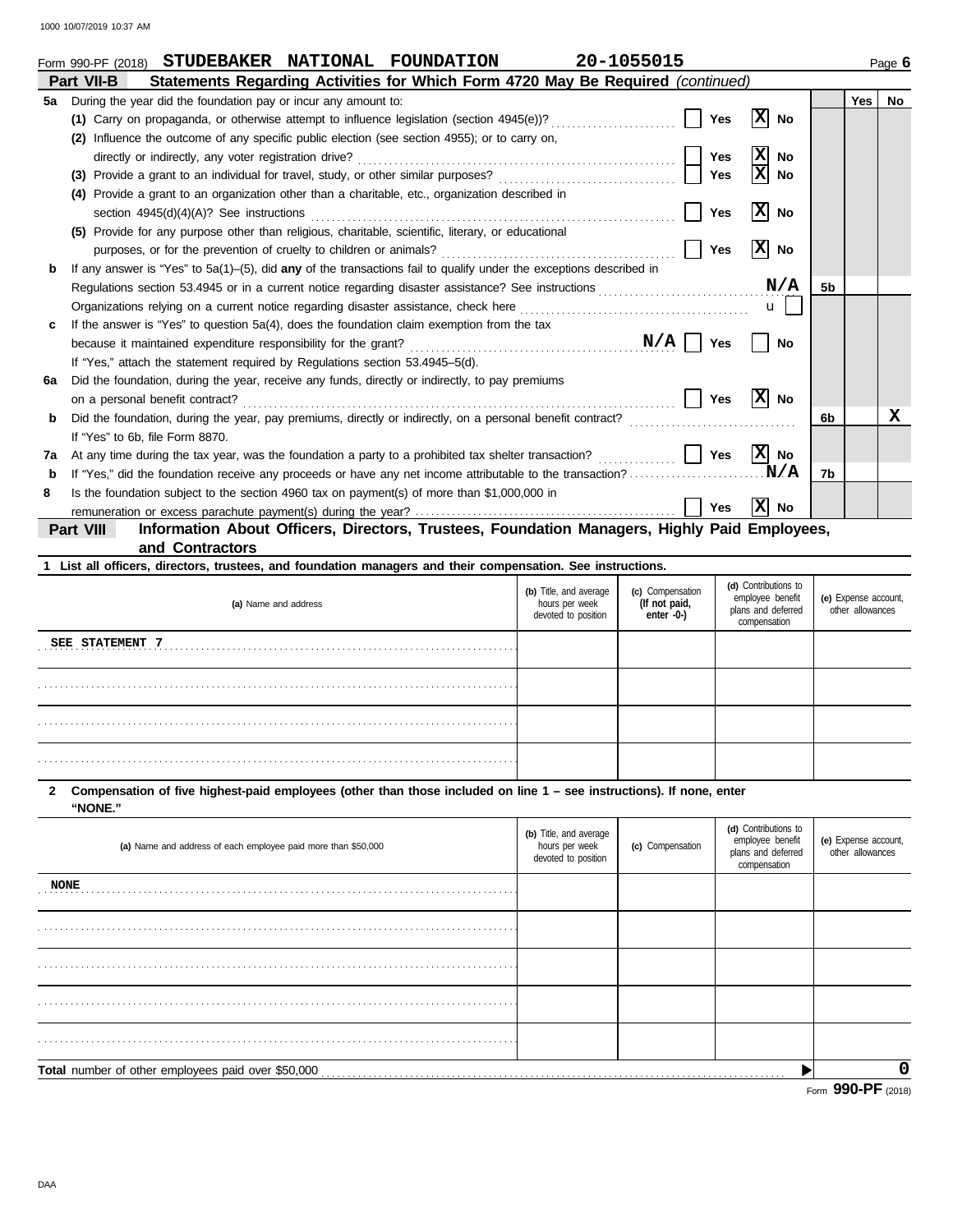| Form 990-PF (2018) | STUDEBAKER NATIONAL FOUNDATION                                                                                                                                                                                                                            | 20-1055015 |                     |   | Page 7           |
|--------------------|-----------------------------------------------------------------------------------------------------------------------------------------------------------------------------------------------------------------------------------------------------------|------------|---------------------|---|------------------|
| Part VIII          | Information About Officers, Directors, Trustees, Foundation Managers, Highly Paid Employees,<br>and Contractors (continued)                                                                                                                               |            |                     |   |                  |
| 3                  | Five highest-paid independent contractors for professional services. See instructions. If none, enter "NONE."                                                                                                                                             |            |                     |   |                  |
|                    | (a) Name and address of each person paid more than \$50,000                                                                                                                                                                                               |            | (b) Type of service |   | (c) Compensation |
| <b>NONE</b>        |                                                                                                                                                                                                                                                           |            |                     |   |                  |
|                    |                                                                                                                                                                                                                                                           |            |                     |   |                  |
|                    |                                                                                                                                                                                                                                                           |            |                     |   |                  |
|                    |                                                                                                                                                                                                                                                           |            |                     |   |                  |
|                    |                                                                                                                                                                                                                                                           |            |                     |   |                  |
|                    |                                                                                                                                                                                                                                                           |            |                     | u |                  |
| Part IX-A          | <b>Summary of Direct Charitable Activities</b>                                                                                                                                                                                                            |            |                     |   |                  |
|                    | List the foundation's four largest direct charitable activities during the tax year. Include relevant statistical information such as the number of<br>organizations and other beneficiaries served, conferences convened, research papers produced, etc. |            |                     |   | Expenses         |
| $1$ N/A            |                                                                                                                                                                                                                                                           |            |                     |   |                  |
|                    |                                                                                                                                                                                                                                                           |            |                     |   |                  |
| 2                  |                                                                                                                                                                                                                                                           |            |                     |   |                  |
|                    |                                                                                                                                                                                                                                                           |            |                     |   |                  |
| 3                  |                                                                                                                                                                                                                                                           |            |                     |   |                  |
|                    |                                                                                                                                                                                                                                                           |            |                     |   |                  |
|                    |                                                                                                                                                                                                                                                           |            |                     |   |                  |
|                    |                                                                                                                                                                                                                                                           |            |                     |   |                  |
| Part IX-B          | Summary of Program-Related Investments (see instructions)                                                                                                                                                                                                 |            |                     |   |                  |
|                    | Describe the two largest program-related investments made by the foundation during the tax year on lines 1 and 2.                                                                                                                                         |            |                     |   | Amount           |
| 1 N/A              |                                                                                                                                                                                                                                                           |            |                     |   |                  |
|                    |                                                                                                                                                                                                                                                           |            |                     |   |                  |
| 2                  |                                                                                                                                                                                                                                                           |            |                     |   |                  |
|                    |                                                                                                                                                                                                                                                           |            |                     |   |                  |
|                    | All other program-related investments. See instructions.                                                                                                                                                                                                  |            |                     |   |                  |
| 3                  |                                                                                                                                                                                                                                                           |            |                     |   |                  |
|                    |                                                                                                                                                                                                                                                           |            |                     |   |                  |
|                    |                                                                                                                                                                                                                                                           |            |                     |   |                  |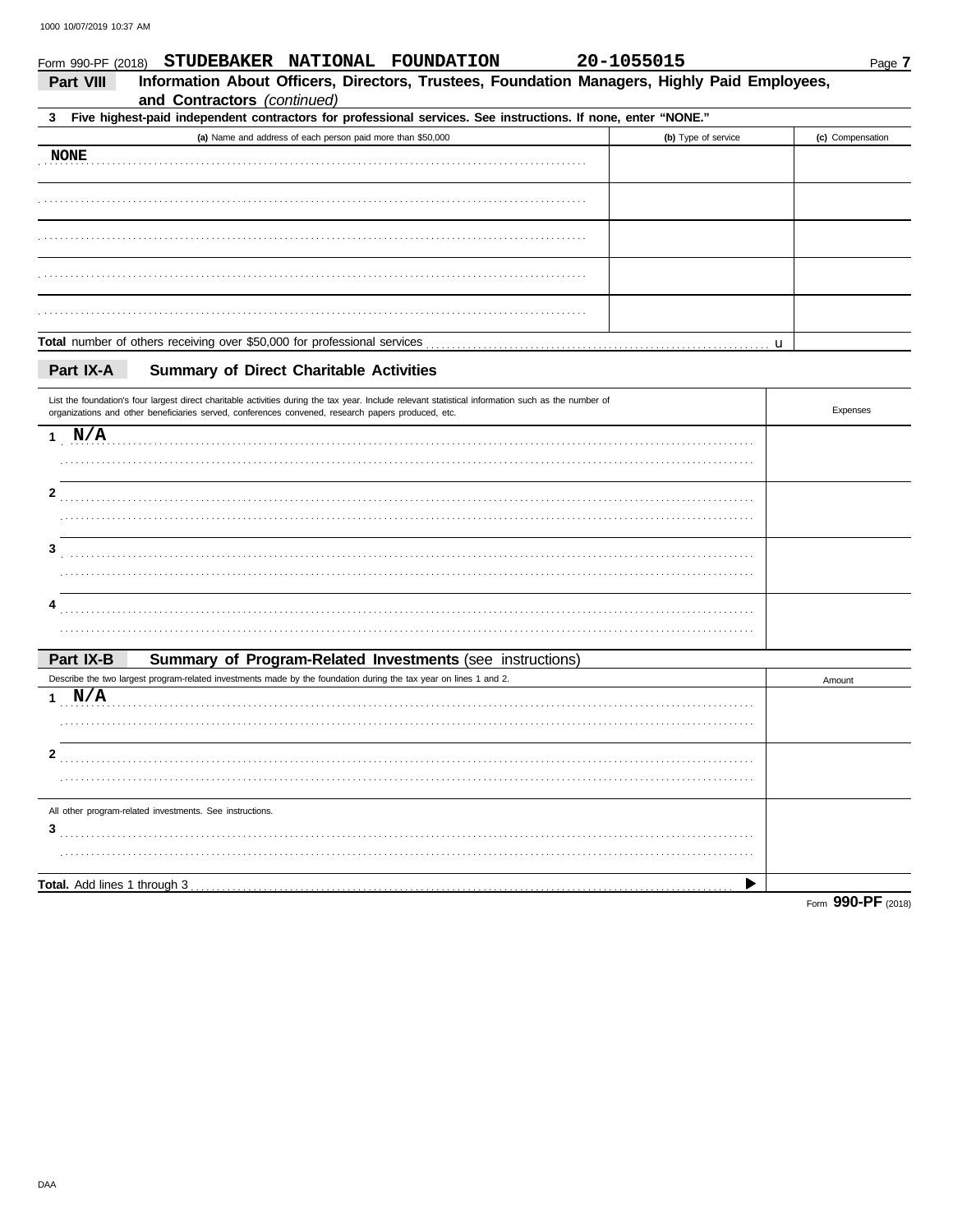|                      |  | Form 990-PF (2018) STUDEBAKER NATIONAL FOUNDATION | 20-1055015                                                                             |
|----------------------|--|---------------------------------------------------|----------------------------------------------------------------------------------------|
| $\sim$ $\sim$ $\sim$ |  |                                                   | . Minimum larreaturent Matrini (All Jenesal) formulations morat consistent this mant l |

|              | <b>Minimum Investment Return</b> (All domestic foundations must complete this part. Foreign foundations,<br>Part X                                                                                                                                 |                         |                         |
|--------------|----------------------------------------------------------------------------------------------------------------------------------------------------------------------------------------------------------------------------------------------------|-------------------------|-------------------------|
|              | see instructions.)                                                                                                                                                                                                                                 |                         |                         |
| 1            | Fair market value of assets not used (or held for use) directly in carrying out charitable, etc.,                                                                                                                                                  |                         |                         |
|              | purposes:                                                                                                                                                                                                                                          |                         |                         |
| а            |                                                                                                                                                                                                                                                    | 1a                      | 0                       |
| b            | Average of monthly cash balances electron contract the contract of monthly cash balances                                                                                                                                                           | 1 <sub>b</sub>          | $\overline{0}$          |
| c            |                                                                                                                                                                                                                                                    | 1 <sub>c</sub>          | $\pmb{0}$               |
| d            |                                                                                                                                                                                                                                                    | 1 <sub>d</sub>          | $\overline{0}$          |
| е            | Reduction claimed for blockage or other factors reported on lines 1a and                                                                                                                                                                           |                         |                         |
|              | 0                                                                                                                                                                                                                                                  |                         |                         |
| 2            |                                                                                                                                                                                                                                                    | $\mathbf{2}$            | 0                       |
| 3            | Subtract line 2 from line 1d <b>Martin Community</b> 10 and 20 for the 1d <b>Canadian Community 10</b> and 20 for the 1d <b>Canadian Community 10</b> and 20 for the 2 from line 1d <b>Canadian Community 10</b> and 20 for the 2 for the 2 for th | 3                       | $\Omega$                |
| 4            | Cash deemed held for charitable activities. Enter 1½% of line 3 (for greater amount, see                                                                                                                                                           |                         |                         |
|              |                                                                                                                                                                                                                                                    | 4                       | $\mathbf 0$             |
| 5            |                                                                                                                                                                                                                                                    | 5                       | $\overline{\mathbf{0}}$ |
|              |                                                                                                                                                                                                                                                    | 6                       | 0                       |
|              | Distributable Amount (see instructions) (Section 4942(j)(3) and (j)(5) private operating foundations<br>Part XI                                                                                                                                    |                         |                         |
|              | and certain foreign organizations, check here $\mathbf{u}$   and do not complete this part.)                                                                                                                                                       |                         |                         |
| $\mathbf{1}$ |                                                                                                                                                                                                                                                    | 1                       |                         |
| 2a           | 2a<br>45                                                                                                                                                                                                                                           |                         |                         |
| b            | 2 <sub>b</sub>                                                                                                                                                                                                                                     |                         |                         |
| c            | Add lines 2a and 2b                                                                                                                                                                                                                                | 2c                      | 45                      |
| 3            |                                                                                                                                                                                                                                                    | 3                       |                         |
| 4            |                                                                                                                                                                                                                                                    | $\overline{\mathbf{4}}$ |                         |
| 5            |                                                                                                                                                                                                                                                    | 5                       |                         |
| 6            |                                                                                                                                                                                                                                                    | 6                       |                         |
| 7            | Distributable amount as adjusted. Subtract line 6 from line 5. Enter here and on Part XIII,                                                                                                                                                        |                         |                         |
|              |                                                                                                                                                                                                                                                    | $\overline{7}$          | 0                       |
|              |                                                                                                                                                                                                                                                    |                         |                         |
|              | Part XII<br><b>Qualifying Distributions (see instructions)</b>                                                                                                                                                                                     |                         |                         |
| 1            | Amounts paid (including administrative expenses) to accomplish charitable, etc., purposes:                                                                                                                                                         |                         |                         |
| a            |                                                                                                                                                                                                                                                    | 1a                      | 6,550                   |
| b            |                                                                                                                                                                                                                                                    | 1 <sub>b</sub>          |                         |
| 2            | Amounts paid to acquire assets used (or held for use) directly in carrying out charitable, etc.,                                                                                                                                                   |                         |                         |
|              | purposes                                                                                                                                                                                                                                           | $\bf{2}$                |                         |
| 3            | Amounts set aside for specific charitable projects that satisfy the:                                                                                                                                                                               |                         |                         |
| a            | Suitability test (prior IRS approval required)                                                                                                                                                                                                     | 3a                      |                         |
| b            |                                                                                                                                                                                                                                                    | 3 <sub>b</sub>          |                         |
| 4            | Qualifying distributions. Add lines 1a through 3b. Enter here and on Part V, line 8; and Part XIII, line 4                                                                                                                                         | 4                       | 6,550                   |
| 5            | Foundations that qualify under section 4940(e) for the reduced rate of tax on net investment income.                                                                                                                                               |                         |                         |
|              | Enter 1% of Part I, line 27b. See instructions                                                                                                                                                                                                     | 5                       |                         |
| 6            |                                                                                                                                                                                                                                                    | 6                       | 6,505                   |
|              | Note: The amount on line 6 will be used in Part V, column (b), in subsequent years when calculating whether the foundation                                                                                                                         |                         |                         |
|              | qualifies for the section 4940(e) reduction of tax in those years.                                                                                                                                                                                 |                         |                         |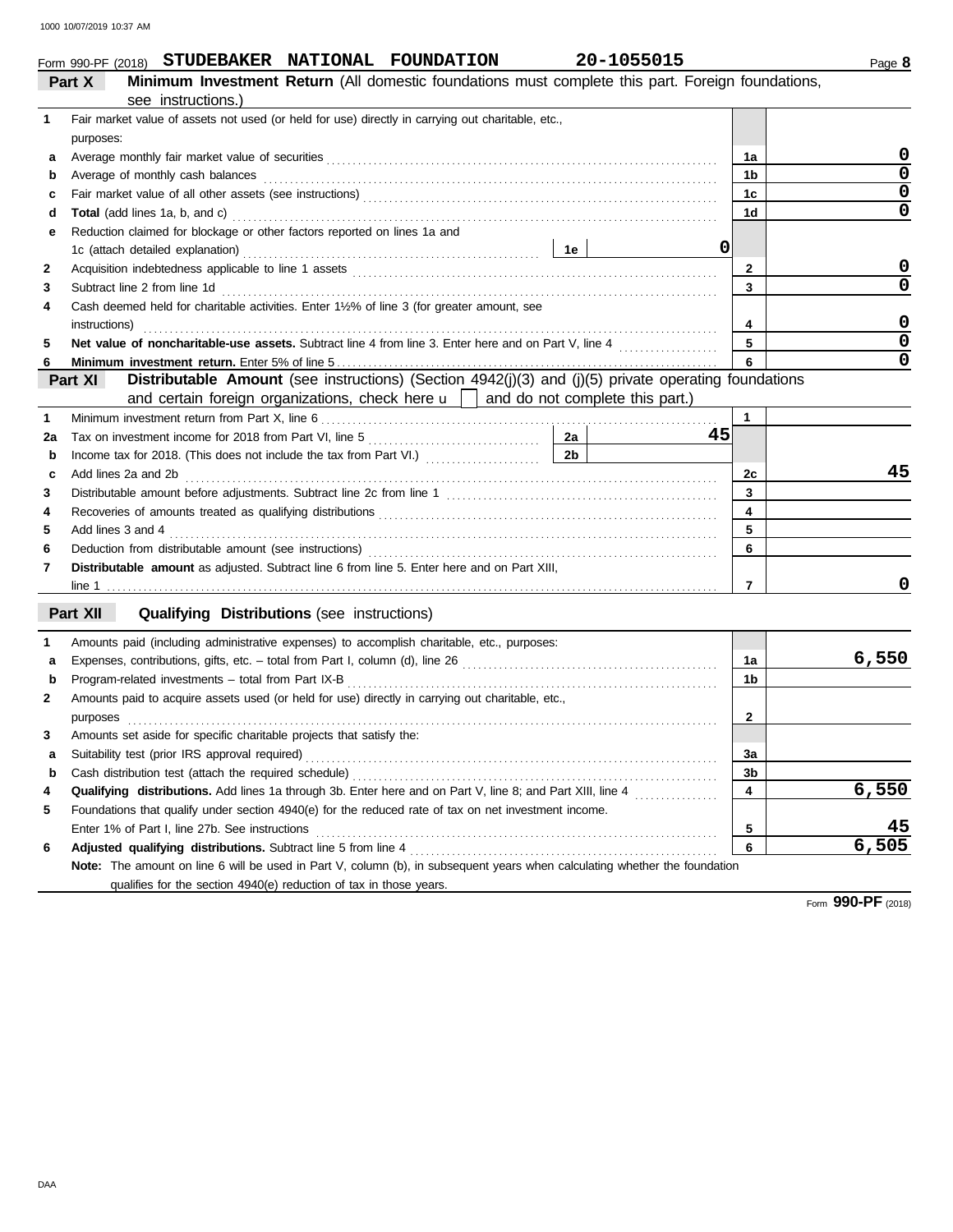## Form 990-PF (2018) **STUDEBAKER NATIONAL FOUNDATION 20-1055015**

|    | Part XIII<br>Undistributed Income (see instructions)                                                                                                                       |        |        |                     |      |      |
|----|----------------------------------------------------------------------------------------------------------------------------------------------------------------------------|--------|--------|---------------------|------|------|
|    |                                                                                                                                                                            |        | (a)    | (b)                 | (c)  | (d)  |
| 1  | Distributable amount for 2018 from Part XI,                                                                                                                                |        | Corpus | Years prior to 2017 | 2017 | 2018 |
|    |                                                                                                                                                                            |        |        |                     |      | 0    |
| 2  | line 7 $\ldots$ . $\ldots$ . $\ldots$ . $\ldots$ . $\ldots$ . $\ldots$ . $\ldots$ . $\ldots$ . $\ldots$ . $\ldots$<br>Undistributed income, if any, as of the end of 2018: |        |        |                     |      |      |
| a  |                                                                                                                                                                            |        |        |                     |      |      |
| b  | Total for prior years: 20 _______ , 20 ______ , 20 _____                                                                                                                   |        |        |                     |      |      |
| 3  | Excess distributions carryover, if any, to 2018:                                                                                                                           |        |        |                     |      |      |
|    |                                                                                                                                                                            |        |        |                     |      |      |
| a  |                                                                                                                                                                            | 7,300  |        |                     |      |      |
| b  |                                                                                                                                                                            | 11,200 |        |                     |      |      |
|    |                                                                                                                                                                            |        |        |                     |      |      |
|    |                                                                                                                                                                            | 7,600  |        |                     |      |      |
| е  |                                                                                                                                                                            | 9,800  |        |                     |      |      |
|    |                                                                                                                                                                            |        | 35,900 |                     |      |      |
| 4  | Qualifying distributions for 2018 from Part XII,                                                                                                                           |        |        |                     |      |      |
|    | line 4: $u$ \$ 6,550                                                                                                                                                       |        |        |                     |      |      |
|    | a Applied to 2017, but not more than line 2a                                                                                                                               |        |        |                     |      |      |
|    | <b>b</b> Applied to undistributed income of prior years                                                                                                                    |        |        |                     |      |      |
|    |                                                                                                                                                                            |        |        |                     |      |      |
|    | c Treated as distributions out of corpus (Election                                                                                                                         |        |        |                     |      |      |
|    |                                                                                                                                                                            |        |        |                     |      |      |
|    |                                                                                                                                                                            |        |        |                     |      |      |
| е  | Remaining amount distributed out of corpus                                                                                                                                 |        | 6,550  |                     |      |      |
| 5  | Excess distributions carryover applied to 2018                                                                                                                             |        |        |                     |      |      |
|    | (If an amount appears in column (d), the same                                                                                                                              |        |        |                     |      |      |
|    | amount must be shown in column (a).)                                                                                                                                       |        |        |                     |      |      |
| 6  | Enter the net total of each column as                                                                                                                                      |        |        |                     |      |      |
|    | indicated below:                                                                                                                                                           |        |        |                     |      |      |
| а  |                                                                                                                                                                            |        | 42,450 |                     |      |      |
| b  | Prior years' undistributed income. Subtract                                                                                                                                |        |        |                     |      |      |
|    |                                                                                                                                                                            |        |        |                     |      |      |
|    | c Enter the amount of prior years' undistributed                                                                                                                           |        |        |                     |      |      |
|    | income for which a notice of deficiency has                                                                                                                                |        |        |                     |      |      |
|    | been issued, or on which the section 4942(a)                                                                                                                               |        |        |                     |      |      |
|    | tax has been previously assessed                                                                                                                                           |        |        |                     |      |      |
| d  | Subtract line 6c from line 6b. Taxable                                                                                                                                     |        |        |                     |      |      |
|    | $amount - see instructions$                                                                                                                                                |        |        |                     |      |      |
|    | e Undistributed income for 2017. Subtract line                                                                                                                             |        |        |                     |      |      |
|    | 4a from line 2a. Taxable amount – see                                                                                                                                      |        |        |                     |      |      |
|    | instructions                                                                                                                                                               |        |        |                     |      |      |
|    | f Undistributed income for 2018. Subtract lines                                                                                                                            |        |        |                     |      |      |
|    | 4d and 5 from line 1. This amount must be                                                                                                                                  |        |        |                     |      |      |
|    |                                                                                                                                                                            |        |        |                     |      | 0    |
| 7  | Amounts treated as distributions out of corpus                                                                                                                             |        |        |                     |      |      |
|    | to satisfy requirements imposed by section                                                                                                                                 |        |        |                     |      |      |
|    | $170(b)(1)(F)$ or $4942(g)(3)$ (Election may be                                                                                                                            |        |        |                     |      |      |
|    |                                                                                                                                                                            |        |        |                     |      |      |
| 8  | Excess distributions carryover from 2013 not                                                                                                                               |        |        |                     |      |      |
|    | applied on line 5 or line 7 (see instructions)                                                                                                                             |        |        |                     |      |      |
| 9  | Excess distributions carryover to 2019.                                                                                                                                    |        |        |                     |      |      |
|    |                                                                                                                                                                            |        | 42,450 |                     |      |      |
| 10 | Analysis of line 9:                                                                                                                                                        |        |        |                     |      |      |
| a  | Excess from 2014 $\ldots$                                                                                                                                                  | 7,300  |        |                     |      |      |
| b  | Excess from 2015 $\ldots$                                                                                                                                                  | 11,200 |        |                     |      |      |
| c  | Excess from 2016 $\ldots$                                                                                                                                                  | 7,600  |        |                     |      |      |
| d  |                                                                                                                                                                            | 9,800  |        |                     |      |      |
| е  | Excess from 2018                                                                                                                                                           | 6,550  |        |                     |      |      |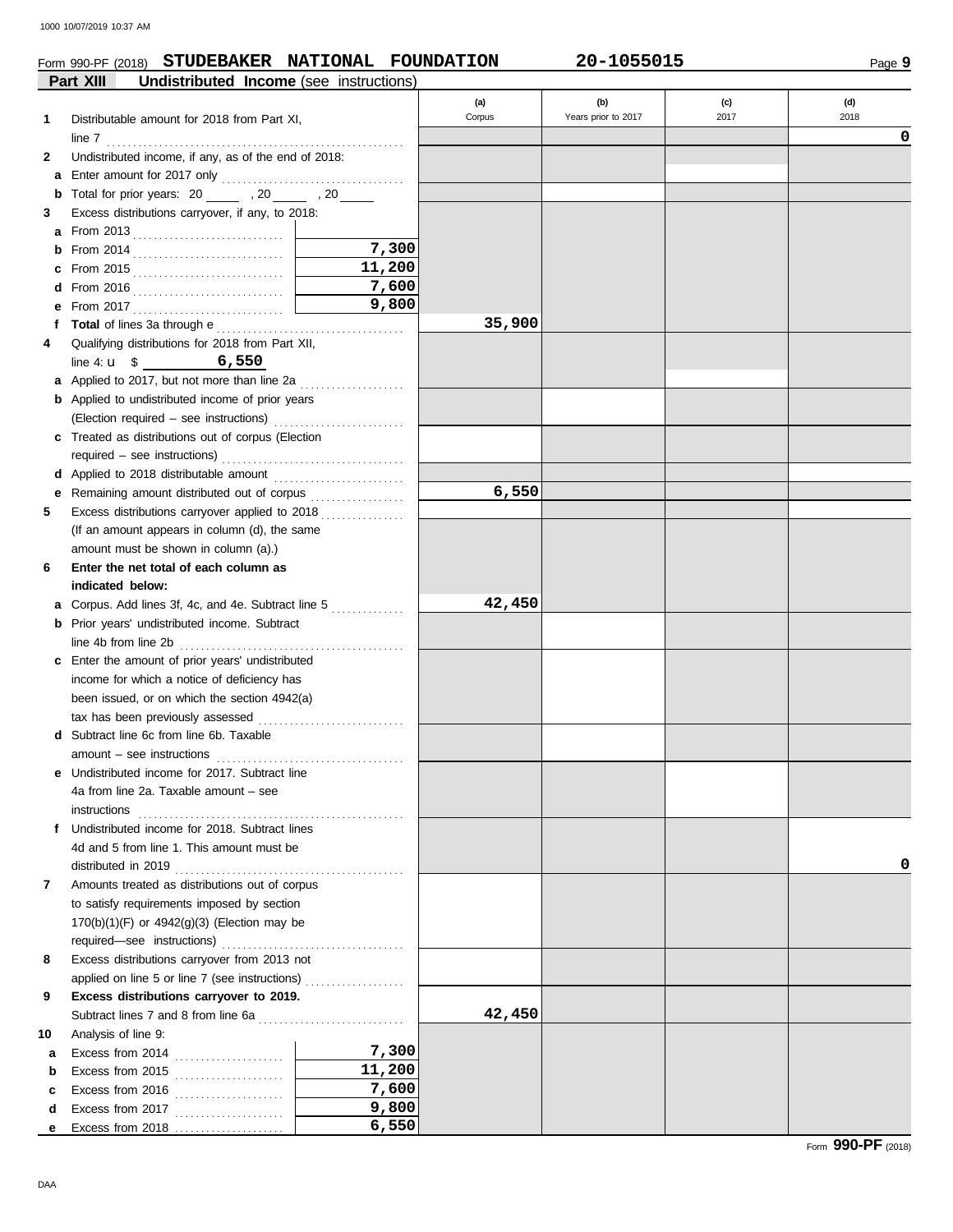|              | 1000 10/07/2019 10:37 AM                                                                                                             |                      |          |                                                                                                        |               |            |
|--------------|--------------------------------------------------------------------------------------------------------------------------------------|----------------------|----------|--------------------------------------------------------------------------------------------------------|---------------|------------|
|              | STUDEBAKER NATIONAL FOUNDATION<br>Form 990-PF (2018)                                                                                 |                      |          | 20-1055015                                                                                             |               | Page 10    |
|              | Part XIV<br><b>Private Operating Foundations</b> (see instructions and Part VII-A, question 9)                                       |                      |          |                                                                                                        |               |            |
|              | 1a If the foundation has received a ruling or determination letter that it is a private operating                                    |                      |          |                                                                                                        |               |            |
|              | foundation, and the ruling is effective for 2018, enter the date of the ruling                                                       |                      |          | u                                                                                                      |               |            |
| b            | Check box to indicate whether the foundation is a private operating foundation described in section                                  |                      |          |                                                                                                        | 4942(j)(3) or | 4942(i)(5) |
| 2a           | Enter the lesser of the adjusted net                                                                                                 | Tax year<br>(a) 2018 | (b) 2017 | Prior 3 years<br>$(c)$ 2016                                                                            | $(d)$ 2015    | (e) Total  |
|              | income from Part I or the minimum                                                                                                    |                      |          |                                                                                                        |               |            |
|              | investment return from Part X for                                                                                                    |                      |          |                                                                                                        |               |            |
|              | each year listed                                                                                                                     |                      |          |                                                                                                        |               |            |
| b            | 85% of line 2a                                                                                                                       |                      |          |                                                                                                        |               |            |
| с            | Qualifying distributions from Part XII,                                                                                              |                      |          |                                                                                                        |               |            |
|              | line 4 for each year listed                                                                                                          |                      |          |                                                                                                        |               |            |
| d            | Amounts included in line 2c not used directly                                                                                        |                      |          |                                                                                                        |               |            |
|              | for active conduct of exempt activities<br>Qualifying distributions made directly                                                    |                      |          |                                                                                                        |               |            |
| е            | for active conduct of exempt activities.                                                                                             |                      |          |                                                                                                        |               |            |
|              | Subtract line 2d from line 2c                                                                                                        |                      |          |                                                                                                        |               |            |
| 3            | in de la provincia della con-<br>Complete 3a, b, or c for the                                                                        |                      |          |                                                                                                        |               |            |
|              | alternative test relied upon:                                                                                                        |                      |          |                                                                                                        |               |            |
| а            | "Assets" alternative test - enter:                                                                                                   |                      |          |                                                                                                        |               |            |
|              | (1) Value of all assets                                                                                                              |                      |          |                                                                                                        |               |            |
|              | (2) Value of assets qualifying under                                                                                                 |                      |          |                                                                                                        |               |            |
|              | section 4942(j)(3)(B)(i)                                                                                                             |                      |          |                                                                                                        |               |            |
| b            | "Endowment" alternative test - enter 2/3                                                                                             |                      |          |                                                                                                        |               |            |
|              | of minimum investment return shown in                                                                                                |                      |          |                                                                                                        |               |            |
|              | Part X, line 6 for each year listed<br>.                                                                                             |                      |          |                                                                                                        |               |            |
| c            | "Support" alternative test - enter:                                                                                                  |                      |          |                                                                                                        |               |            |
|              | (1) Total support other than gross                                                                                                   |                      |          |                                                                                                        |               |            |
|              | investment income (interest,                                                                                                         |                      |          |                                                                                                        |               |            |
|              | dividends, rents, payments on                                                                                                        |                      |          |                                                                                                        |               |            |
|              | securities loans (section                                                                                                            |                      |          |                                                                                                        |               |            |
|              | $512(a)(5)$ , or royalties)<br>(2) Support from general public                                                                       |                      |          |                                                                                                        |               |            |
|              | and 5 or more exempt                                                                                                                 |                      |          |                                                                                                        |               |            |
|              | organizations as provided in                                                                                                         |                      |          |                                                                                                        |               |            |
|              | section 4942(j)(3)(B)(iii)                                                                                                           |                      |          |                                                                                                        |               |            |
|              | (3) Largest amount of support from                                                                                                   |                      |          |                                                                                                        |               |            |
|              | an exempt organization                                                                                                               |                      |          |                                                                                                        |               |            |
|              | (4) Gross investment income                                                                                                          |                      |          |                                                                                                        |               |            |
|              | Supplementary Information (Complete this part only if the foundation had \$5,000 or more in assets at<br>Part XV                     |                      |          |                                                                                                        |               |            |
|              | any time during the year - see instructions.)                                                                                        |                      |          |                                                                                                        |               |            |
|              | Information Regarding Foundation Managers:                                                                                           |                      |          |                                                                                                        |               |            |
| a            | List any managers of the foundation who have contributed more than 2% of the total contributions received by the foundation          |                      |          |                                                                                                        |               |            |
|              | before the close of any tax year (but only if they have contributed more than \$5,000). (See section $507(d)(2)$ .)                  |                      |          |                                                                                                        |               |            |
| b            | N/A<br>List any managers of the foundation who own 10% or more of the stock of a corporation (or an equally large portion of the     |                      |          |                                                                                                        |               |            |
|              | ownership of a partnership or other entity) of which the foundation has a 10% or greater interest.                                   |                      |          |                                                                                                        |               |            |
|              | N/A                                                                                                                                  |                      |          |                                                                                                        |               |            |
| $\mathbf{2}$ | Information Regarding Contribution, Grant, Gift, Loan, Scholarship, etc., Programs:                                                  |                      |          |                                                                                                        |               |            |
|              | Check here <b>u</b>                                                                                                                  |                      |          | if the foundation only makes contributions to preselected charitable organizations and does not accept |               |            |
|              | unsolicited requests for funds. If the foundation makes gifts, grants, etc., to individuals or organizations under other conditions, |                      |          |                                                                                                        |               |            |
|              | complete items 2a, b, c, and d. See instructions.                                                                                    |                      |          |                                                                                                        |               |            |
| a            | The name, address, and telephone number or email address of the person to whom applications should be addressed:                     |                      |          |                                                                                                        |               |            |
|              | BRIAN MILLETTE 602-300-5313                                                                                                          |                      |          |                                                                                                        |               |            |
|              | 41633 N EMERALD LAKE DR ANTHEM AZ 85086-1042                                                                                         |                      |          |                                                                                                        |               |            |
| b            | The form in which applications should be submitted and information and materials they should include:<br>STATEMENT 8<br>SEE          |                      |          |                                                                                                        |               |            |
| С            | Any submission deadlines:<br>BY MAY 1                                                                                                |                      |          |                                                                                                        |               |            |
| d            | Any restrictions or limitations on awards, such as by geographical areas, charitable fields, kinds of institutions, or other         |                      |          |                                                                                                        |               |            |
|              | factors:                                                                                                                             |                      |          |                                                                                                        |               |            |
|              | N/A                                                                                                                                  |                      |          |                                                                                                        |               |            |
|              |                                                                                                                                      |                      |          |                                                                                                        |               | 000 DE     |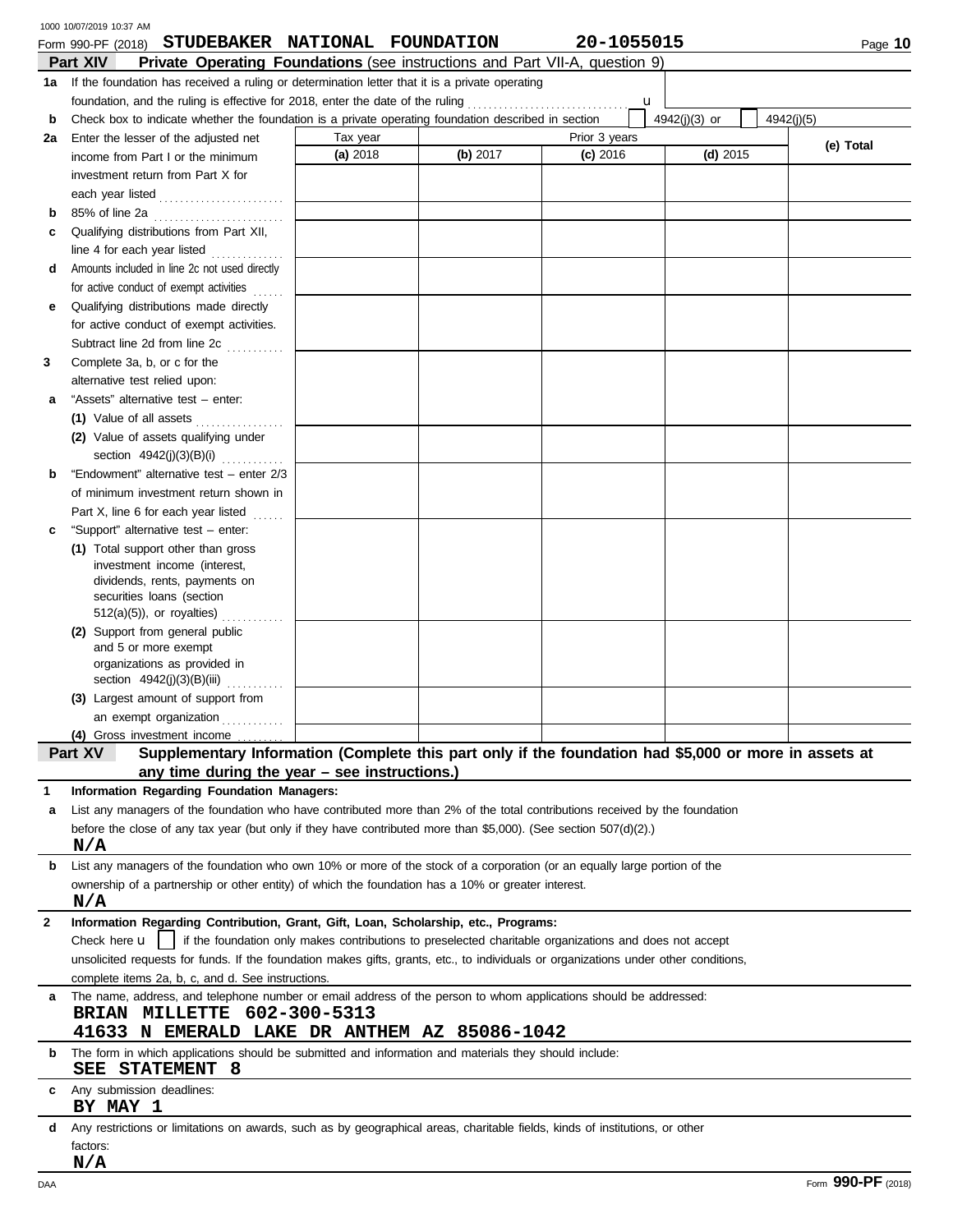# **Part XV Supplementary Information** *(continued)* **3 Grants and Contributions Paid During the Year or Approved for Future Payment** Form 990-PF (2018) **STUDEBAKER NATIONAL FOUNDATION** 20-1055015

| <b>Unanited and Obtimbanons I ald Dunny the Tear of Approved for Future Fayment</b> | If recipient is an individual,                     | Foundation                    |                                     |        |
|-------------------------------------------------------------------------------------|----------------------------------------------------|-------------------------------|-------------------------------------|--------|
| Recipient                                                                           | show any relationship to<br>any foundation manager | status of                     | Purpose of grant or<br>contribution | Amount |
| Name and address (home or business)                                                 | or substantial contributor                         | recipient                     |                                     |        |
| a Paid during the year                                                              |                                                    |                               |                                     |        |
| MCPHERSON COLLEGE FBO GEORGE REID<br>1600 E EUCLID STREET                           |                                                    | $501$ (C) (3)                 |                                     |        |
| MCPHERSON KS 67460                                                                  | PRESERVATION OF STUDEBAKER                         |                               | <b>HERITAGE</b>                     | 1,500  |
|                                                                                     |                                                    |                               |                                     |        |
| UNIV.-NO.ARIZONA FBO LAURYN                                                         | <b>HALVER</b>                                      |                               |                                     |        |
| 601 S KNOLES DRIVE                                                                  |                                                    | 501 $(C)$ (3)                 |                                     |        |
| FLAGSTAFF AZ 86011                                                                  | PRESERVATION OF STUDEBAKER                         |                               | <b>HERITAGE</b>                     | 1,500  |
| AACA MUSEUM INC                                                                     |                                                    |                               |                                     |        |
| 161 MUSEUM DRIVE                                                                    |                                                    | 501 $(C)(3)$                  |                                     |        |
| HERSHEY PA 17033                                                                    |                                                    | SPONSORSHIP FOR EXHIBIT       | <b>OPENING</b>                      | 750    |
|                                                                                     |                                                    |                               |                                     |        |
| <b>MARTIN AUTO MUSEUM</b>                                                           |                                                    |                               |                                     |        |
| 17641 N BLACK CANYON HWY                                                            |                                                    | 501 $(C)$ (3)                 |                                     |        |
| PHOENIX AZ 85023                                                                    |                                                    | DISPLAY CAR UPKEEP            |                                     | 200    |
| STUDEBAKER NATIONAL MUSEUM                                                          |                                                    |                               |                                     |        |
| 201 CHAPIN ST                                                                       |                                                    | 501 $(C)$ (3)                 |                                     |        |
| SOUTH BEND IN 46601                                                                 |                                                    | DISPLAY CAR UPKEEP            |                                     | 100    |
|                                                                                     |                                                    |                               |                                     |        |
| STUDEBAKER NATIONAL MUSEUM                                                          |                                                    |                               |                                     |        |
| 201 CHAPIN ST                                                                       |                                                    | 501 $(C)$ (3)                 |                                     |        |
| SOUTH BEND IN 46601                                                                 |                                                    | <b>INTERNSHIPS FOR MUSEUM</b> |                                     | 2,500  |
|                                                                                     |                                                    |                               |                                     |        |
|                                                                                     |                                                    |                               |                                     |        |
|                                                                                     |                                                    |                               |                                     |        |
|                                                                                     |                                                    |                               |                                     |        |
|                                                                                     |                                                    |                               |                                     |        |
|                                                                                     |                                                    |                               |                                     |        |
|                                                                                     |                                                    |                               |                                     |        |
|                                                                                     |                                                    |                               |                                     |        |
|                                                                                     |                                                    |                               |                                     |        |
|                                                                                     |                                                    |                               |                                     |        |
|                                                                                     |                                                    |                               |                                     |        |
|                                                                                     |                                                    |                               |                                     |        |
|                                                                                     |                                                    |                               |                                     |        |
| Total                                                                               |                                                    |                               | u <sub>3a</sub>                     | 6,550  |
| <b>b</b> Approved for future payment                                                |                                                    |                               |                                     |        |
| N/A                                                                                 |                                                    |                               |                                     |        |
|                                                                                     |                                                    |                               |                                     |        |
|                                                                                     |                                                    |                               |                                     |        |
|                                                                                     |                                                    |                               |                                     |        |
|                                                                                     |                                                    |                               |                                     |        |
|                                                                                     |                                                    |                               |                                     |        |
|                                                                                     |                                                    |                               |                                     |        |
|                                                                                     |                                                    |                               |                                     |        |
|                                                                                     |                                                    |                               |                                     |        |
|                                                                                     |                                                    |                               |                                     |        |
| Total $\ldots$                                                                      |                                                    |                               | $u$ 3b                              |        |

Page **11**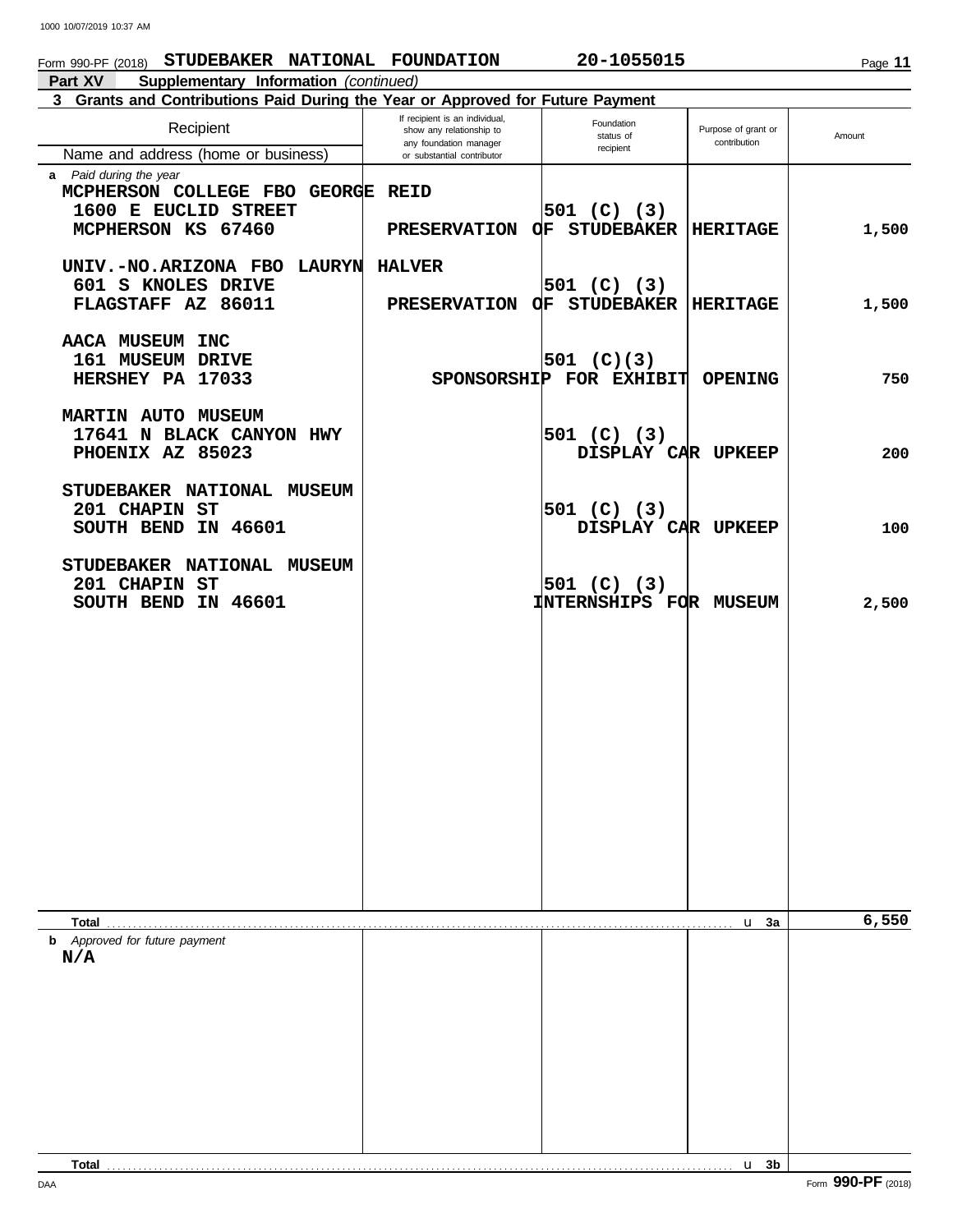## Form 990-PF (2018) **STUDEBAKER NATIONAL FOUNDATION 20-1055015**

|                            | Analysis of Income-Producing Activities<br>Enter gross amounts unless otherwise indicated.                                |                      | Unrelated business income |                  | Excluded by section 512, 513, or 514 |                                             |
|----------------------------|---------------------------------------------------------------------------------------------------------------------------|----------------------|---------------------------|------------------|--------------------------------------|---------------------------------------------|
|                            |                                                                                                                           | (a)<br>Business code | (b)<br>Amount             | (c)<br>Exclusion | (d)<br>Amount                        | (e)<br>Related or exempt<br>function income |
| 1 Program service revenue: |                                                                                                                           |                      |                           | code             |                                      | (See instructions.)                         |
|                            |                                                                                                                           |                      |                           |                  |                                      |                                             |
| b                          | <u> 1989 - Johann Stein, fransk politik (d. 1989)</u>                                                                     |                      |                           |                  |                                      |                                             |
| c                          |                                                                                                                           |                      |                           |                  |                                      |                                             |
| d                          | <u> 1989 - Johann Stein, mars an deus Amerikaansk kommunister (</u>                                                       |                      |                           |                  |                                      |                                             |
| е                          | <u> 1989 - Johann Harry Barn, mars ar breist fan de Amerikaansk kommunent fan de Amerikaanske kommunent fan de A</u>      |                      |                           |                  |                                      |                                             |
| f                          |                                                                                                                           |                      |                           |                  |                                      |                                             |
| g                          |                                                                                                                           |                      |                           |                  |                                      |                                             |
|                            |                                                                                                                           |                      |                           |                  |                                      |                                             |
|                            | 3 Interest on savings and temporary cash investments                                                                      |                      |                           | 14               | 994                                  |                                             |
| 4                          | Dividends and interest from securities [11] contains and interest from securities                                         |                      |                           | 14               | 3,485                                |                                             |
|                            | 5 Net rental income or (loss) from real estate:                                                                           |                      |                           |                  |                                      |                                             |
| a                          |                                                                                                                           |                      |                           |                  |                                      |                                             |
| b                          |                                                                                                                           |                      |                           |                  |                                      |                                             |
|                            | 6 Net rental income or (loss) from personal property                                                                      |                      |                           |                  |                                      |                                             |
|                            |                                                                                                                           |                      |                           |                  |                                      |                                             |
|                            | 8 Gain or (loss) from sales of assets other than inventory                                                                |                      |                           |                  |                                      |                                             |
|                            |                                                                                                                           |                      |                           |                  |                                      |                                             |
|                            | 10 Gross profit or (loss) from sales of inventory                                                                         |                      |                           |                  |                                      |                                             |
|                            |                                                                                                                           |                      |                           |                  |                                      |                                             |
|                            | $\mathsf{d}$                                                                                                              |                      |                           |                  |                                      |                                             |
| c                          | <u> 1989 - Johann Barn, amerikansk politiker (d. 1989)</u>                                                                |                      |                           |                  |                                      |                                             |
| d                          | <u> 1980 - Johann Stein, marwolaethau a bhann an t-Amhainn an t-Amhainn an t-Amhainn an t-Amhainn an t-Amhainn a</u>      |                      |                           |                  |                                      |                                             |
| е                          |                                                                                                                           |                      |                           |                  |                                      |                                             |
|                            |                                                                                                                           |                      |                           |                  |                                      |                                             |
|                            |                                                                                                                           |                      |                           | 0                | 4,479                                | 0                                           |
|                            |                                                                                                                           |                      |                           |                  | 13                                   | 4,479                                       |
|                            | (See worksheet in line 13 instructions to verify calculations.)                                                           |                      |                           |                  |                                      |                                             |
| Part XVI-B                 | Relationship of Activities to the Accomplishment of Exempt Purposes                                                       |                      |                           |                  |                                      |                                             |
| Line No.                   | Explain below how each activity for which income is reported in column (e) of Part XVI-A contributed importantly to the   |                      |                           |                  |                                      |                                             |
| $\mathbf{q}$<br>N/A        | accomplishment of the foundation's exempt purposes (other than by providing funds for such purposes). (See instructions.) |                      |                           |                  |                                      |                                             |
|                            |                                                                                                                           |                      |                           |                  |                                      |                                             |
|                            |                                                                                                                           |                      |                           |                  |                                      |                                             |
|                            |                                                                                                                           |                      |                           |                  |                                      |                                             |
|                            |                                                                                                                           |                      |                           |                  |                                      |                                             |
|                            |                                                                                                                           |                      |                           |                  |                                      |                                             |
|                            |                                                                                                                           |                      |                           |                  |                                      |                                             |
|                            |                                                                                                                           |                      |                           |                  |                                      |                                             |
|                            |                                                                                                                           |                      |                           |                  |                                      |                                             |
|                            |                                                                                                                           |                      |                           |                  |                                      |                                             |
|                            |                                                                                                                           |                      |                           |                  |                                      |                                             |
|                            |                                                                                                                           |                      |                           |                  |                                      |                                             |
|                            |                                                                                                                           |                      |                           |                  |                                      |                                             |
|                            |                                                                                                                           |                      |                           |                  |                                      |                                             |
|                            |                                                                                                                           |                      |                           |                  |                                      |                                             |
|                            |                                                                                                                           |                      |                           |                  |                                      |                                             |
|                            |                                                                                                                           |                      |                           |                  |                                      |                                             |
|                            |                                                                                                                           |                      |                           |                  |                                      |                                             |
|                            |                                                                                                                           |                      |                           |                  |                                      |                                             |
|                            |                                                                                                                           |                      |                           |                  |                                      |                                             |
|                            |                                                                                                                           |                      |                           |                  |                                      |                                             |
|                            |                                                                                                                           |                      |                           |                  |                                      |                                             |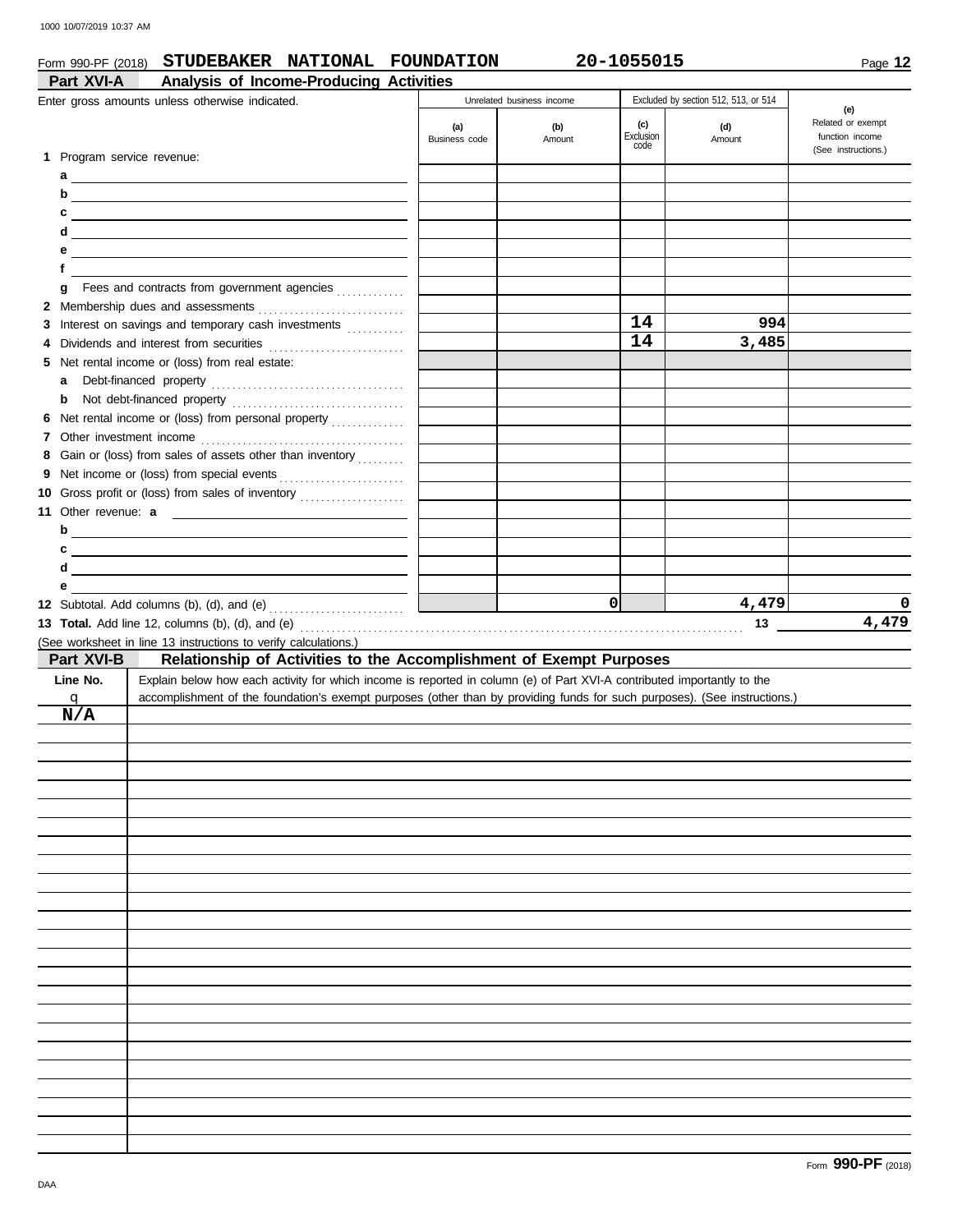# **STUDEBAKER NATIONAL FOUNDATION 20-1055015**

|                 | Form 990-PF (2018)  | STUDEBAKER NATIONAL FOUNDATION                                                                                                                                                                                                                                                                                            |               |                   |                          |                                               |      |                    | 20-1055015 |                                                                      |                 |               | Page 13 |
|-----------------|---------------------|---------------------------------------------------------------------------------------------------------------------------------------------------------------------------------------------------------------------------------------------------------------------------------------------------------------------------|---------------|-------------------|--------------------------|-----------------------------------------------|------|--------------------|------------|----------------------------------------------------------------------|-----------------|---------------|---------|
| Part XVII       |                     | Information Regarding Transfers To and Transactions and Relationships With Noncharitable Exempt<br>Organizations                                                                                                                                                                                                          |               |                   |                          |                                               |      |                    |            |                                                                      |                 |               |         |
| 1.              |                     | Did the organization directly or indirectly engage in any of the following with any other organization described                                                                                                                                                                                                          |               |                   |                          |                                               |      |                    |            |                                                                      |                 | <b>Yes</b>    | No      |
|                 |                     | in section 501(c) (other than section 501(c)(3) organizations) or in section 527, relating to political                                                                                                                                                                                                                   |               |                   |                          |                                               |      |                    |            |                                                                      |                 |               |         |
|                 | organizations?      |                                                                                                                                                                                                                                                                                                                           |               |                   |                          |                                               |      |                    |            |                                                                      |                 |               |         |
| a               |                     | Transfers from the reporting foundation to a noncharitable exempt organization of:                                                                                                                                                                                                                                        |               |                   |                          |                                               |      |                    |            |                                                                      |                 |               |         |
|                 | <b>(1)</b> Cash     |                                                                                                                                                                                                                                                                                                                           |               |                   |                          |                                               |      |                    |            |                                                                      | 1a(1)           |               | X       |
|                 |                     | (2) Other assets $\ldots$ and $\ldots$ are $\ldots$ and $\ldots$ are $\ldots$ are $\ldots$ and $\ldots$                                                                                                                                                                                                                   |               |                   |                          |                                               |      |                    |            |                                                                      | 1a(2)           |               | X       |
| b               | Other transactions: |                                                                                                                                                                                                                                                                                                                           |               |                   |                          |                                               |      |                    |            |                                                                      |                 |               |         |
|                 |                     | (1) Sales of assets to a noncharitable exempt organization                                                                                                                                                                                                                                                                |               |                   |                          |                                               |      |                    |            |                                                                      | 1b(1)           |               | x<br>X  |
|                 |                     |                                                                                                                                                                                                                                                                                                                           |               |                   |                          |                                               |      |                    |            |                                                                      | 1b(2)           |               | X       |
|                 |                     |                                                                                                                                                                                                                                                                                                                           |               |                   |                          |                                               |      |                    |            |                                                                      | 1b(3)<br> 1b(4) |               | X       |
| (4)             |                     | (5) Loans or loan guarantees                                                                                                                                                                                                                                                                                              |               |                   |                          |                                               |      |                    |            |                                                                      | 1b(5)           |               | х       |
|                 |                     |                                                                                                                                                                                                                                                                                                                           |               |                   |                          |                                               |      |                    |            |                                                                      | 1b(6)           |               | x       |
| c               |                     |                                                                                                                                                                                                                                                                                                                           |               |                   |                          |                                               |      |                    |            |                                                                      | 1c              |               | X       |
| d               |                     | If the answer to any of the above is "Yes," complete the following schedule. Column (b) should always show the fair market                                                                                                                                                                                                |               |                   |                          |                                               |      |                    |            |                                                                      |                 |               |         |
|                 |                     | value of the goods, other assets, or services given by the reporting foundation. If the foundation received less than fair market                                                                                                                                                                                         |               |                   |                          |                                               |      |                    |            |                                                                      |                 |               |         |
|                 |                     | value in any transaction or sharing arrangement, show in column (d) the value of the goods, other assets, or services received.                                                                                                                                                                                           |               |                   |                          |                                               |      |                    |            |                                                                      |                 |               |         |
|                 | (a) Line no.        | (b) Amount involved                                                                                                                                                                                                                                                                                                       |               |                   |                          | (c) Name of noncharitable exempt organization |      |                    |            | (d) Description of transfers, transactions, and sharing arrangements |                 |               |         |
| N/A             |                     |                                                                                                                                                                                                                                                                                                                           |               |                   |                          |                                               |      |                    |            |                                                                      |                 |               |         |
|                 |                     |                                                                                                                                                                                                                                                                                                                           |               |                   |                          |                                               |      |                    |            |                                                                      |                 |               |         |
|                 |                     |                                                                                                                                                                                                                                                                                                                           |               |                   |                          |                                               |      |                    |            |                                                                      |                 |               |         |
|                 |                     |                                                                                                                                                                                                                                                                                                                           |               |                   |                          |                                               |      |                    |            |                                                                      |                 |               |         |
|                 |                     |                                                                                                                                                                                                                                                                                                                           |               |                   |                          |                                               |      |                    |            |                                                                      |                 |               |         |
|                 |                     |                                                                                                                                                                                                                                                                                                                           |               |                   |                          |                                               |      |                    |            |                                                                      |                 |               |         |
|                 |                     |                                                                                                                                                                                                                                                                                                                           |               |                   |                          |                                               |      |                    |            |                                                                      |                 |               |         |
|                 |                     |                                                                                                                                                                                                                                                                                                                           |               |                   |                          |                                               |      |                    |            |                                                                      |                 |               |         |
|                 |                     |                                                                                                                                                                                                                                                                                                                           |               |                   |                          |                                               |      |                    |            |                                                                      |                 |               |         |
|                 |                     |                                                                                                                                                                                                                                                                                                                           |               |                   |                          |                                               |      |                    |            |                                                                      |                 |               |         |
|                 |                     |                                                                                                                                                                                                                                                                                                                           |               |                   |                          |                                               |      |                    |            |                                                                      |                 |               |         |
|                 |                     |                                                                                                                                                                                                                                                                                                                           |               |                   |                          |                                               |      |                    |            |                                                                      |                 |               |         |
|                 |                     |                                                                                                                                                                                                                                                                                                                           |               |                   |                          |                                               |      |                    |            |                                                                      |                 |               |         |
|                 |                     |                                                                                                                                                                                                                                                                                                                           |               |                   |                          |                                               |      |                    |            |                                                                      |                 |               |         |
|                 |                     |                                                                                                                                                                                                                                                                                                                           |               |                   |                          |                                               |      |                    |            |                                                                      |                 |               |         |
|                 |                     | 2a Is the foundation directly or indirectly affiliated with, or related to, one or more tax-exempt organizations                                                                                                                                                                                                          |               |                   |                          |                                               |      |                    |            |                                                                      |                 |               |         |
|                 |                     | described in section 501(c) (other than section 501(c)(3)) or in section 527?                                                                                                                                                                                                                                             |               |                   |                          |                                               |      |                    |            |                                                                      |                 | x<br>Yes      | No      |
|                 |                     | <b>b</b> If "Yes," complete the following schedule.                                                                                                                                                                                                                                                                       |               |                   |                          |                                               |      |                    |            |                                                                      |                 |               |         |
|                 |                     | (a) Name of organization                                                                                                                                                                                                                                                                                                  |               |                   | (b) Type of organization |                                               |      |                    |            | (c) Description of relationship                                      |                 |               |         |
| N/A             |                     |                                                                                                                                                                                                                                                                                                                           |               |                   |                          |                                               |      |                    |            |                                                                      |                 |               |         |
|                 |                     |                                                                                                                                                                                                                                                                                                                           |               |                   |                          |                                               |      |                    |            |                                                                      |                 |               |         |
|                 |                     |                                                                                                                                                                                                                                                                                                                           |               |                   |                          |                                               |      |                    |            |                                                                      |                 |               |         |
|                 |                     |                                                                                                                                                                                                                                                                                                                           |               |                   |                          |                                               |      |                    |            |                                                                      |                 |               |         |
|                 |                     |                                                                                                                                                                                                                                                                                                                           |               |                   |                          |                                               |      |                    |            |                                                                      |                 |               |         |
|                 |                     | Under penalties of perjury, I declare that I have examined this return, including accompanying schedules and statements, and to the best of my knowledge and belief, it is true,<br>correct, and complete. Declaration of preparer (other than taxpayer) is based on all information of which preparer has any knowledge. |               |                   |                          |                                               |      |                    |            |                                                                      |                 |               |         |
|                 |                     |                                                                                                                                                                                                                                                                                                                           |               |                   |                          |                                               |      |                    |            | May the IRS discuss this return<br>with the preparer shown below?    |                 |               |         |
| Sign            |                     |                                                                                                                                                                                                                                                                                                                           |               |                   |                          |                                               |      |                    |            | See instructions.                                                    | X               | Yes           | No      |
| Here            |                     |                                                                                                                                                                                                                                                                                                                           |               |                   |                          |                                               |      |                    |            |                                                                      |                 |               |         |
|                 |                     | Signature of officer or trustee                                                                                                                                                                                                                                                                                           |               |                   |                          |                                               | Date |                    | Title      | PRESIDENT                                                            |                 |               |         |
|                 |                     |                                                                                                                                                                                                                                                                                                                           |               |                   |                          |                                               |      |                    |            |                                                                      |                 |               |         |
|                 |                     | Print/Type preparer's name                                                                                                                                                                                                                                                                                                |               |                   |                          | Preparer's signature                          |      |                    |            | Date                                                                 |                 | Check         |         |
| Paid            |                     | KIRK B. KNOTT,<br><b>CPA</b>                                                                                                                                                                                                                                                                                              |               |                   |                          |                                               |      | KIRK B. KNOTT, CPA |            | 10/07/19                                                             |                 | self-employed |         |
| Preparer        | Firm's name,        | <b>ADVANTAGE</b>                                                                                                                                                                                                                                                                                                          |               | <b>ACCOUNTING</b> |                          | TAX<br>&.                                     |      | SOLUTION           | <b>INC</b> | PTIN                                                                 | P00548117       |               |         |
| <b>Use Only</b> |                     | Firm's address,                                                                                                                                                                                                                                                                                                           | 721 N MAIN ST |                   |                          |                                               |      |                    |            | Firm's EIN ,                                                         | 26-0004840      |               |         |
|                 |                     |                                                                                                                                                                                                                                                                                                                           |               |                   |                          |                                               |      |                    |            |                                                                      |                 |               |         |

Form **990-PF** (2018)

Phone no.

**HARRISONBURG, VA 22802 540-434-1706**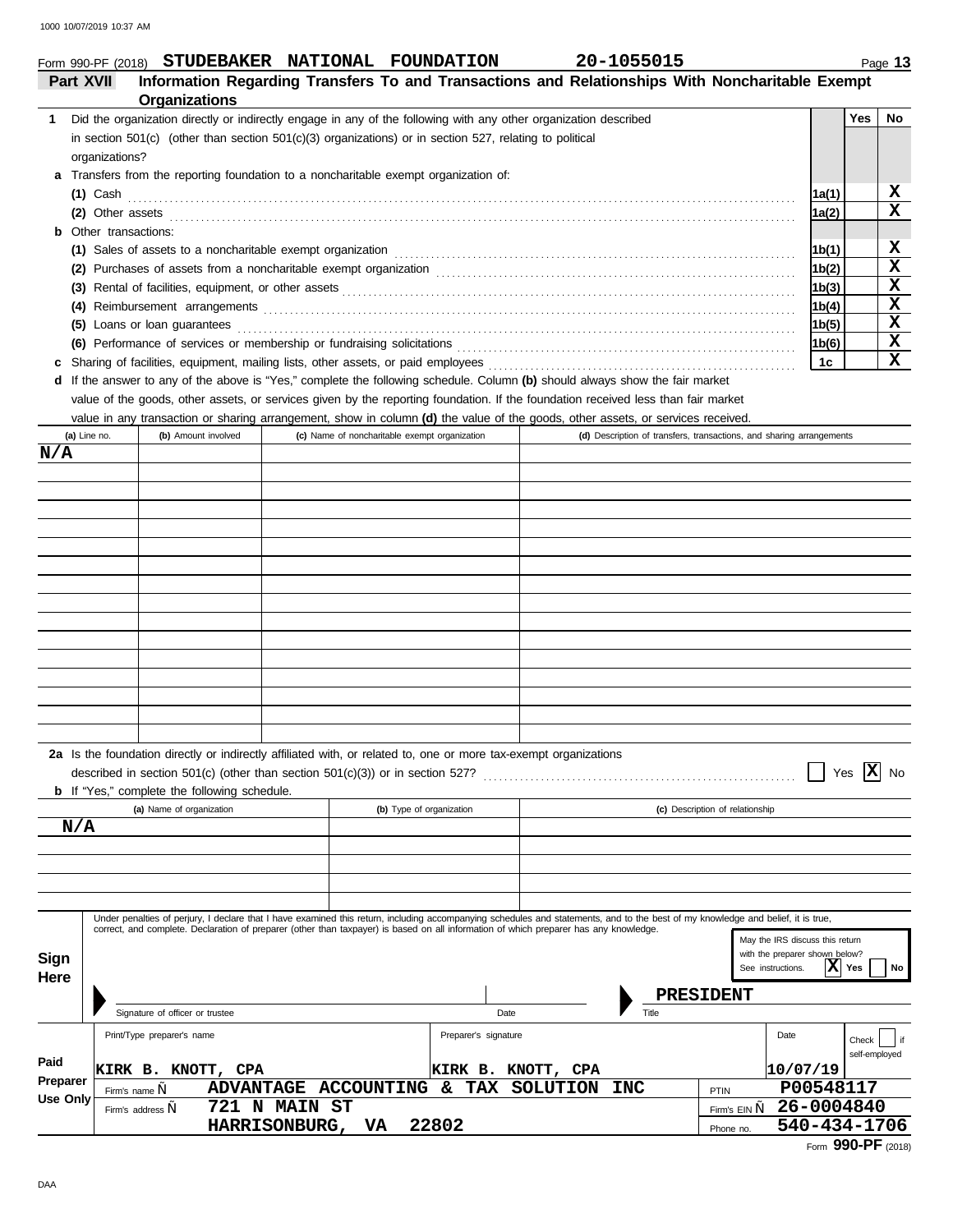# **Statement 1 - Form 990-PF, Part I, Line 16b - Accounting Fees** Net Adjusted Charitable<br>
Investment Net Purpose Description **Net Reserve Total** Total **Investment** Net Net Purpose ACCOUNTING FEE  $\qquad \qquad$   $\qquad \qquad$   $\qquad \qquad$   $\qquad \qquad$   $\qquad \qquad$   $\qquad \qquad$   $\qquad \qquad$   $\qquad \qquad$   $\qquad \qquad$   $\qquad \qquad$   $\qquad$   $\qquad$   $\qquad$   $\qquad$   $\qquad$   $\qquad$   $\qquad$   $\qquad$   $\qquad$   $\qquad$   $\qquad$   $\qquad$   $\qquad$   $\qquad$   $\qquad$   $\qquad$   $\qquad$   $\qquad$   $\qquad$   $\$  $\texttt{TOTAL} \qquad \qquad \texttt{\$} \qquad \qquad \texttt{\$} \qquad \texttt{\$} \qquad \texttt{\$} \qquad \texttt{\$} \qquad \qquad \texttt{\$} \qquad \qquad \texttt{\$} \qquad \qquad \texttt{\$} \qquad \qquad \texttt{\$} \qquad \qquad \texttt{\$} \qquad \qquad \texttt{\$} \qquad \qquad \texttt{\$} \qquad \qquad \texttt{\$} \qquad \qquad \texttt{\$} \qquad \qquad \texttt{\$} \qquad \qquad \texttt{\$} \qquad \qquad \texttt{\$} \qquad \qquad \texttt{\$} \qquad \qquad \$ **Statement 2 - Form 990-PF, Part I, Line 18 - Taxes** Net Adjusted Charitable<br>
Investment Net Purpose Description **Net Reserve Total** Total **Investment** Net Net Purpose CALIFORNIA CORPORTATE FEE  $\zeta$  265  $\zeta$   $\zeta$  $\texttt{TOTAL} \qquad \qquad \texttt{\$} \qquad \qquad \texttt{265} \qquad \texttt{\$} \qquad \qquad \texttt{0} \qquad \texttt{\$} \qquad \qquad \texttt{0} \qquad \texttt{\$} \qquad \qquad \texttt{0} \qquad \qquad \texttt{\$} \qquad \qquad \texttt{0}$ **Statement 3 - Form 990-PF, Part I, Line 23 - Other Expenses** Net Adjusted Charitable<br>
Investment Net Purpose Description **Net Accord Total** Total **Investment** Net Net Purpose  $\begin{matrix} \mathbf{\dot{S}} \end{matrix}$ EXPENSES INSURANCE 611 BANK FEES AND INVESTMENT FEES 466 OFFICE EXPENSE AND OTHER 215 ADVERTISING 96<br>TRANSPORT OF ANTIOUE AUTOS 1,247 TRANSPORT OF ANTIOUE AUTOS  $\texttt{TOTAL} \qquad \qquad \texttt{\$} \qquad \qquad \texttt{\$} \qquad \qquad \texttt{\$} \qquad \qquad \texttt{\$} \qquad \qquad \texttt{\$} \qquad \qquad \texttt{\$} \qquad \qquad \texttt{\$} \qquad \qquad \texttt{\$} \qquad \qquad \texttt{\$} \qquad \qquad \texttt{\$} \qquad \qquad \texttt{\$} \qquad \qquad \texttt{\$} \qquad \qquad \texttt{\$} \qquad \qquad \texttt{\$} \qquad \qquad \texttt{\$} \qquad \qquad \texttt{\$} \qquad \qquad \texttt{\$} \qquad \qquad \texttt{\$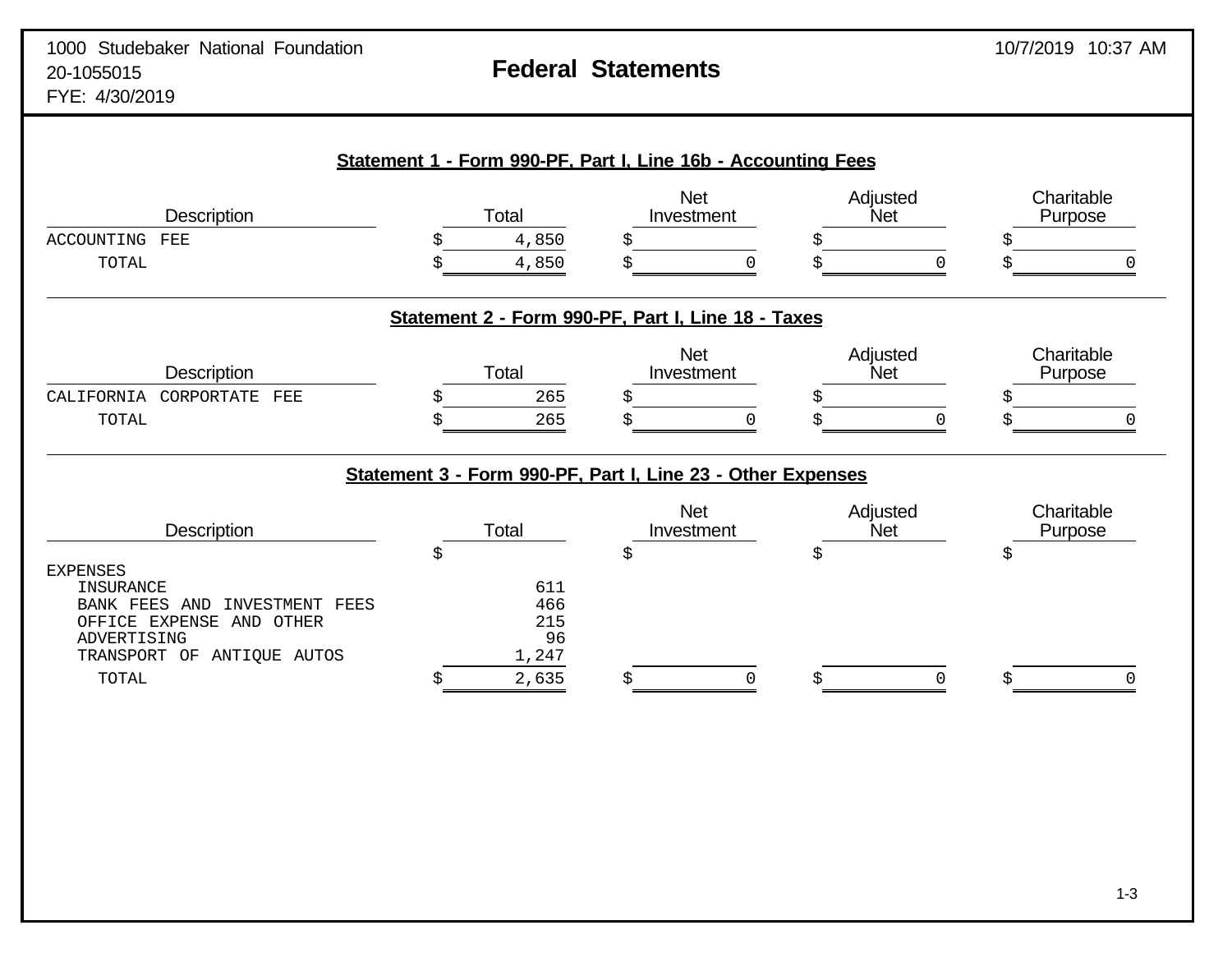| Statement 4 - Form 990-PF, Part II, Line 13 - Other Investments |  |  |  |
|-----------------------------------------------------------------|--|--|--|
|-----------------------------------------------------------------|--|--|--|

| <b>Description</b>                         | <b>Beginning</b><br>Year<br>Оt |  | End of<br>Year | Basis of<br>Valuation | <b>Fair Market</b><br>Value |        |
|--------------------------------------------|--------------------------------|--|----------------|-----------------------|-----------------------------|--------|
| <b>FUNDS</b><br>INVESTMENT<br>MUTUAL<br>TN | ,667<br>77                     |  | 79,915         | MARKET                |                             | 79,915 |
| TOTAL                                      | ,667<br>חח                     |  | 79,915         |                       |                             | 79,915 |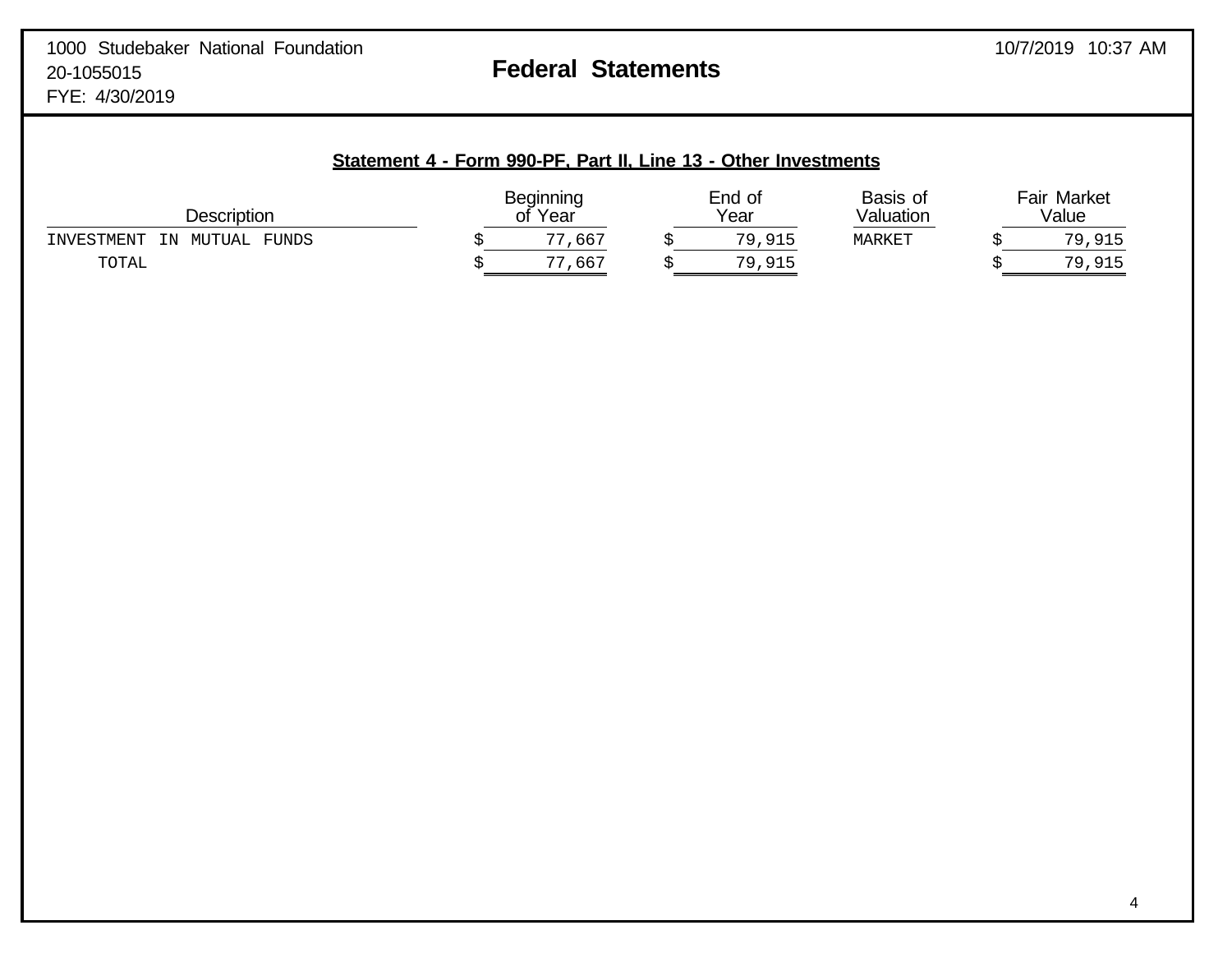FYE: 4/30/2019

# **Statement 5 - Form 990-PF, Part II, Line 15 - Other Assets**

| Description         |  | Beginning<br>of Year |  | End of<br>Year |  | <b>Fair Market</b><br>Value |  |
|---------------------|--|----------------------|--|----------------|--|-----------------------------|--|
| DONATED<br>VEHICLES |  | 262,628              |  | 375,828        |  | 375,828                     |  |
| TOTAL               |  | 262,628              |  | 375,828        |  | 375,828                     |  |

# **Statement 6 - Form 990-PF, Part III, Line 5 - Other Decreases** Description **Amount** UNREALIZED LOSS IN INVESTMENTS  $$$  777 TOTAL  $\sim$  777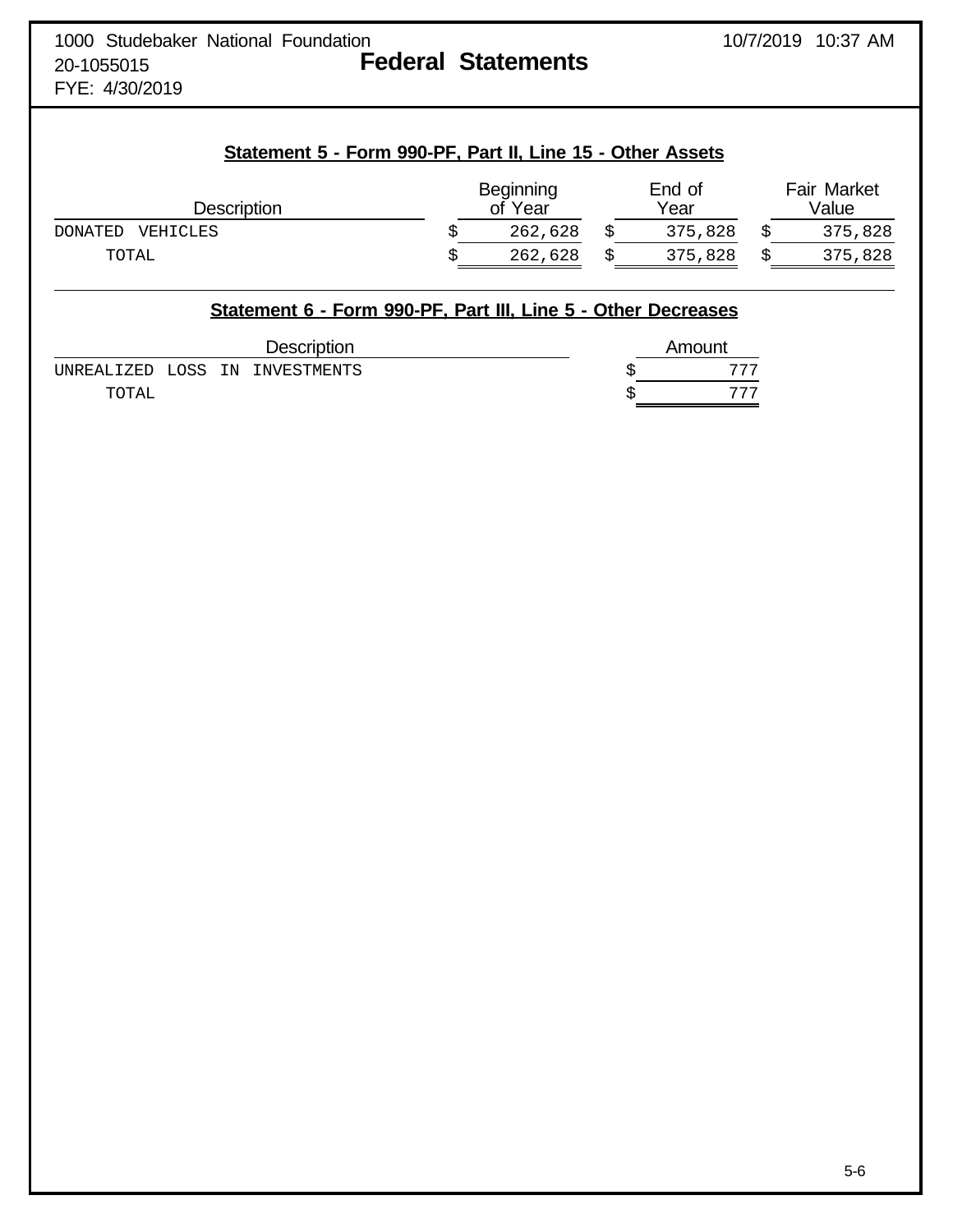|                                                                       | Statement 7 - Form 990-PF, Part VIII, Line 1 - List of Officers, Directors, Trustees, Etc. |                  |              |                     |                 |
|-----------------------------------------------------------------------|--------------------------------------------------------------------------------------------|------------------|--------------|---------------------|-----------------|
| Name and<br><b>Address</b>                                            | <b>Title</b>                                                                               | Average<br>Hours | Compensation | <b>Benefits</b>     | <b>Expenses</b> |
| LINDA DERBIDGE<br>P.O. BOX 151854<br>ELY NV 89315                     | SECRETARY                                                                                  | 0.00             | $\mathsf 0$  | 0                   | 0               |
| BILL CERVINI<br>28618 N 61ST ST.<br>CAVE CREEK AZ 85331               | <b>DIRECTOR</b>                                                                            | 0.00             | 0            | 0                   | $\Omega$        |
| FRANK WENZEL<br>1475 LOBO WAY<br>PALM SPRINGS CA 92264                | <b>DIRECTOR</b>                                                                            | 0.00             | $\Omega$     | 0                   | $\Omega$        |
| BRIAN MILLETTE<br>41633 N EMERALD LAKE DR<br>ANTHEM AZ 85086          | TREASURER                                                                                  | 0.00             | $\mathsf 0$  | $\mathsf{O}\xspace$ | $\mathbf 0$     |
| CHRIS COLLINS<br>2410 W FREEWAY LN<br>PHOENIX AZ 85021                | PRESIDENT                                                                                  | 0.00             | $\mathsf 0$  | $\mathsf{O}\xspace$ | 0               |
| MARTHA STUDEBAKER<br>1036 WILLOWMORE SPRINGS RD<br>LEXINGTON NC 27292 | <b>DIRECTOR</b>                                                                            | 0.00             | 0            | $\mathsf 0$         | $\Omega$        |
| CHESTER BRADFIELD<br>9219 CENTERVILLE RD<br>BRIDGEWATER VA 22812      | <b>DIRECTOR</b>                                                                            | 0.00             | $\mathsf 0$  | $\mathbf 0$         | $\mathbf 0$     |
| RICHARD DORMOIS<br>P.O. BOX 596<br><b>MESA AZ 85211</b>               | VICE PRESIDE                                                                               | 0.00             | 0            | $\mathsf 0$         | $\mathbf 0$     |
| DENNY LOCKMON<br>9502 W BRIARWOOD CIRCLE N<br>SUN CITY AZ 85351       | <b>DIRECTOR</b>                                                                            | 0.00             | $\mathbf 0$  | 0                   | $\Omega$        |
| SID ROSEN                                                             | <b>DIRECTOR</b>                                                                            | 0.00             | $\mathbf 0$  | 0                   | $\mathbf 0$     |

### 7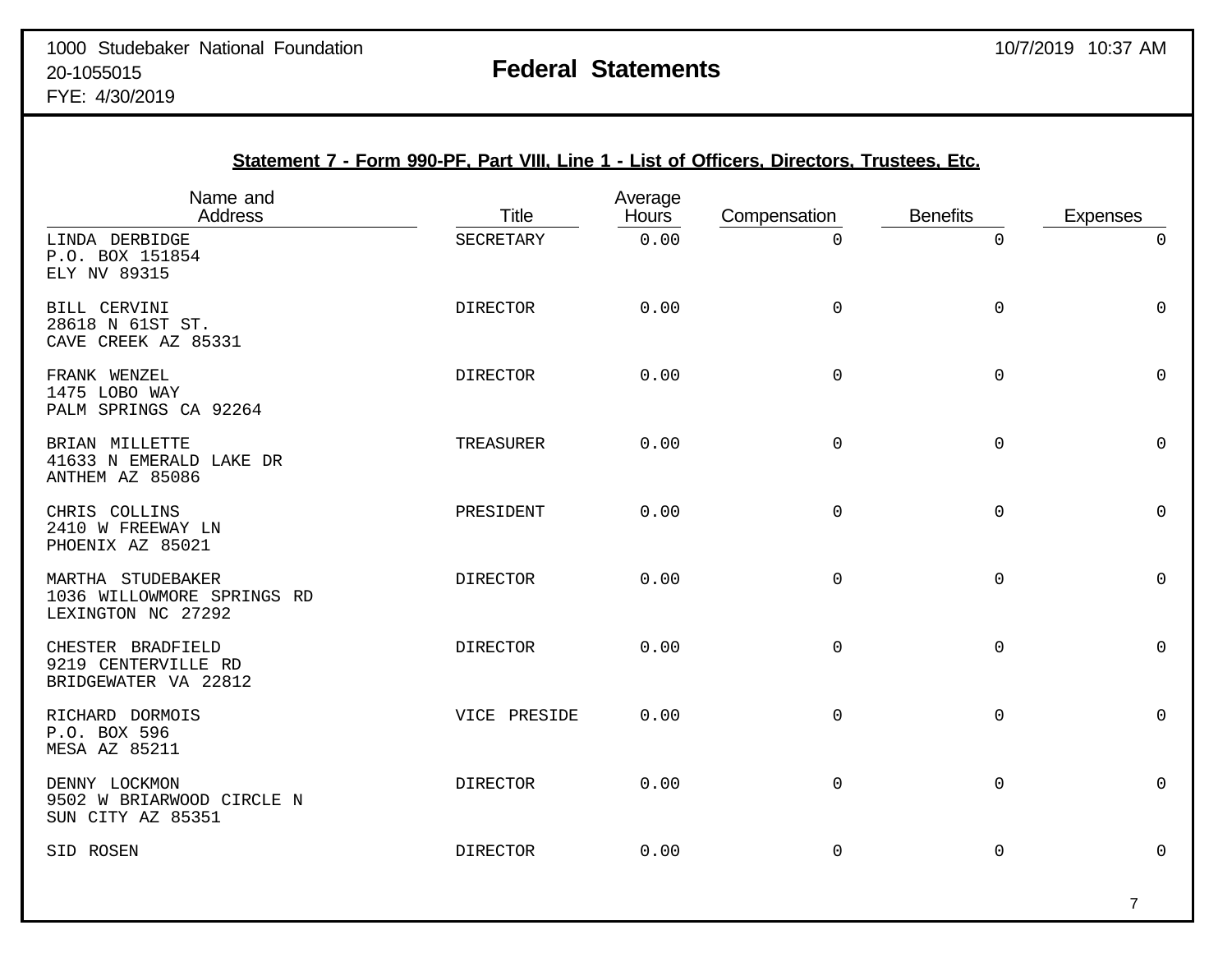Compensation Benefits Expenses

## **Statement 7 - Form 990-PF, Part VIII, Line 1 - List of Officers, Directors, Trustees, Etc. (continued)**

Name and Average Average Address and Average Address and Average Average Average Average Average Average Average Average Average Average Average Average Average Average Average Average Average Average Average Average Avera

2233 N ALVARADO RD PHOENIX AZ 85004

7